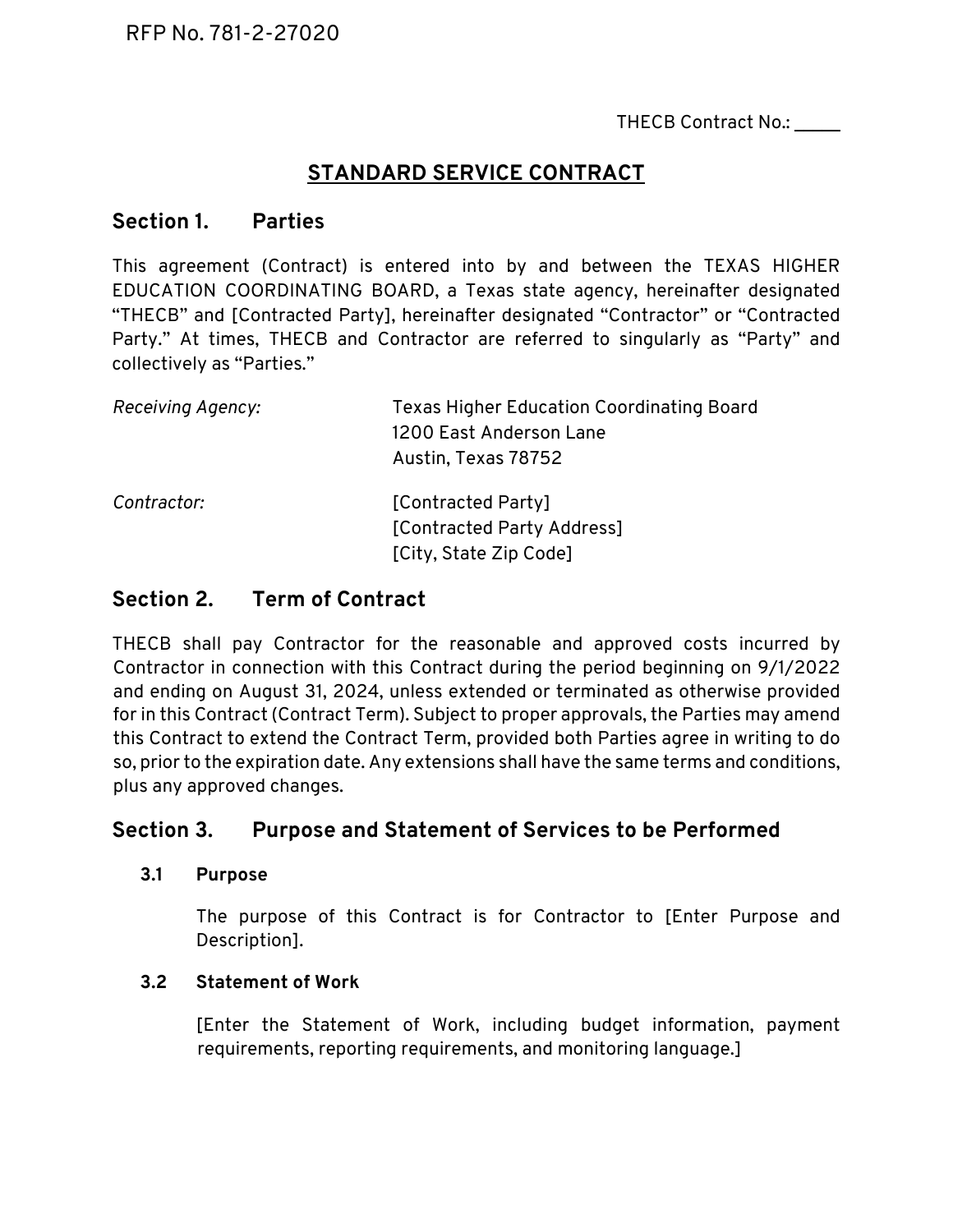# **Section 4. THECB Maximum Liability Under this Contract and Payment**

# **4.1 Contract Amount**

THECB's total liability under this Contract shall not exceed the sum of \$[enter dollar amount] (Contract Amount). This maximum liability includes, any preauthorized expenses incurred. Any changes to the maximum liability are subject to proper approvals.

#### **4.2 Invoices**

Contractor shall provide invoices to THECB for services performed. No payment shall be made under this Contract without the prior submission of detailed, correct invoices, accepted by THECB. All payments due to Contractor will be made pursuant to the Texas Prompt Payment Law, Texas Government Code §§ 2251.001-.055. The form of any invoice must comply with the specifications of THECB and must be submitted in the manner and with the documentation THECB may require. All invoices (which are to include reimbursement claims for expenses if authorized under this Contract) shall be submitted to THECB Program Manager, or their successor, who is listed in this Contract. Payments under this Contract are subject to the availability of appropriated funds. Submission of an invoice shall constitute Contractor's certification that services and other obligations under the Contract have been performed in accordance with this Contract.

# **4.3 Payment Instructions**

To receive payment, Contractor must submit an invoice to accounstpayable@highered.texas.gov and the designated THECB Program Manager(s). The invoice must include the following minimum information:

- 1. Contractor's mailing and e-mail (if applicable) address;
- 2. Contractor's telephone number;
- 3. The name and telephone number of a person designated by Contractor to answer questions regarding the invoice;
- 4. THECB's name, agency number (781), and delivery address;
- 5. The THECB purchase order number, if applicable;
- 6. The contract number or other reference number, if applicable;
- 7. A valid Texas identification number (TIN) issued by the comptroller;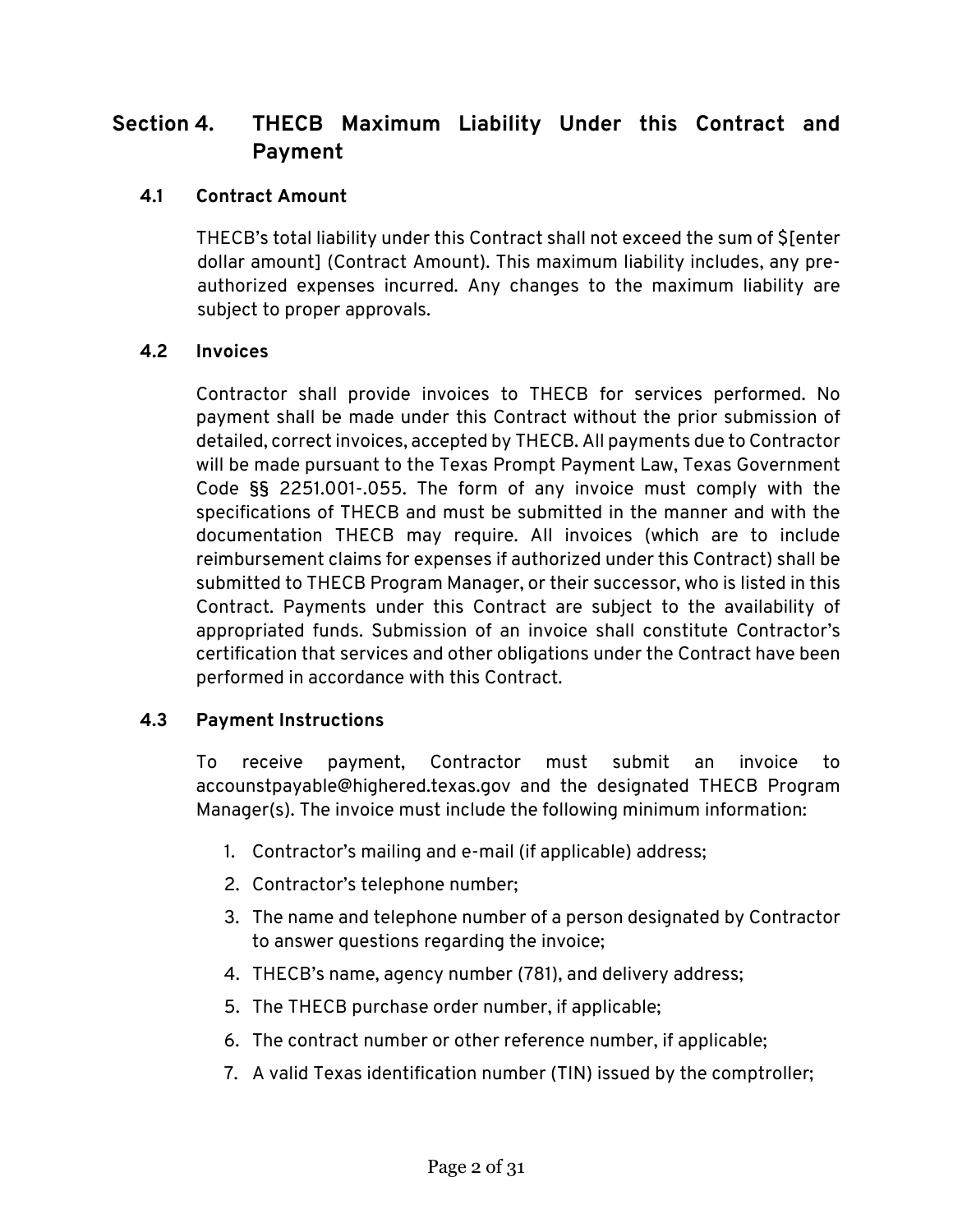- 8. A description of the goods or services, in sufficient detail to identify the order which relates to the invoice;
- 9. The unit numbers corresponding to the amount of the invoice;
- 10. If submitting an invoice after receiving an assignment of a contract, the TIN of the original contractor and the TIN of the successor vendor; and
- 11. Other relevant information supporting and explaining the payment requested.

# **4.4 Direct Deposit**

The Texas Comptroller of Public Accounts uses an electronic funds transfer system to make payments to vendors who choose to receive payment through the electronic funds transfer system, rather than by state warrant. If not already established to receive direct deposit payments from the state of Texas, vendors who choose to receive payment by electronic funds transfer should complete and submit the Vendor Direct Deposit Authorization located on the Comptroller's website.

# **Section 5. General and Special Provisions of Contract, Certain Certifications**

# **5.1 Contractor further certifies the following:**

**5.1.1** *Former Agency Employees*

Contractor represents and warrants that none of its employees including, but not limited to, those authorized to provide services under this Contract, were former employees of THECB during the twelve (12) month period immediately prior to the date of execution of this Contract.

# **5.1.2** *Prior Disaster Relief Contract Violation*

"Under Section 2155.006, Government Code, the vendor certifies that the individual or business entity named in this bid or contract is not ineligible to receive the specified contract and acknowledges that this contract may be terminated and payment withheld if this certification is inaccurate." Tex. Gov't Code § 2155.006.

"Under Section 21261.053, Government Code, the vendor certifies that the individual or business entity named in this bid or contract is not ineligible to receive the specified contract and acknowledges that this contract may be terminated and payment withheld if this certification is inaccurate." Tex. Gov't Code § 2261.053.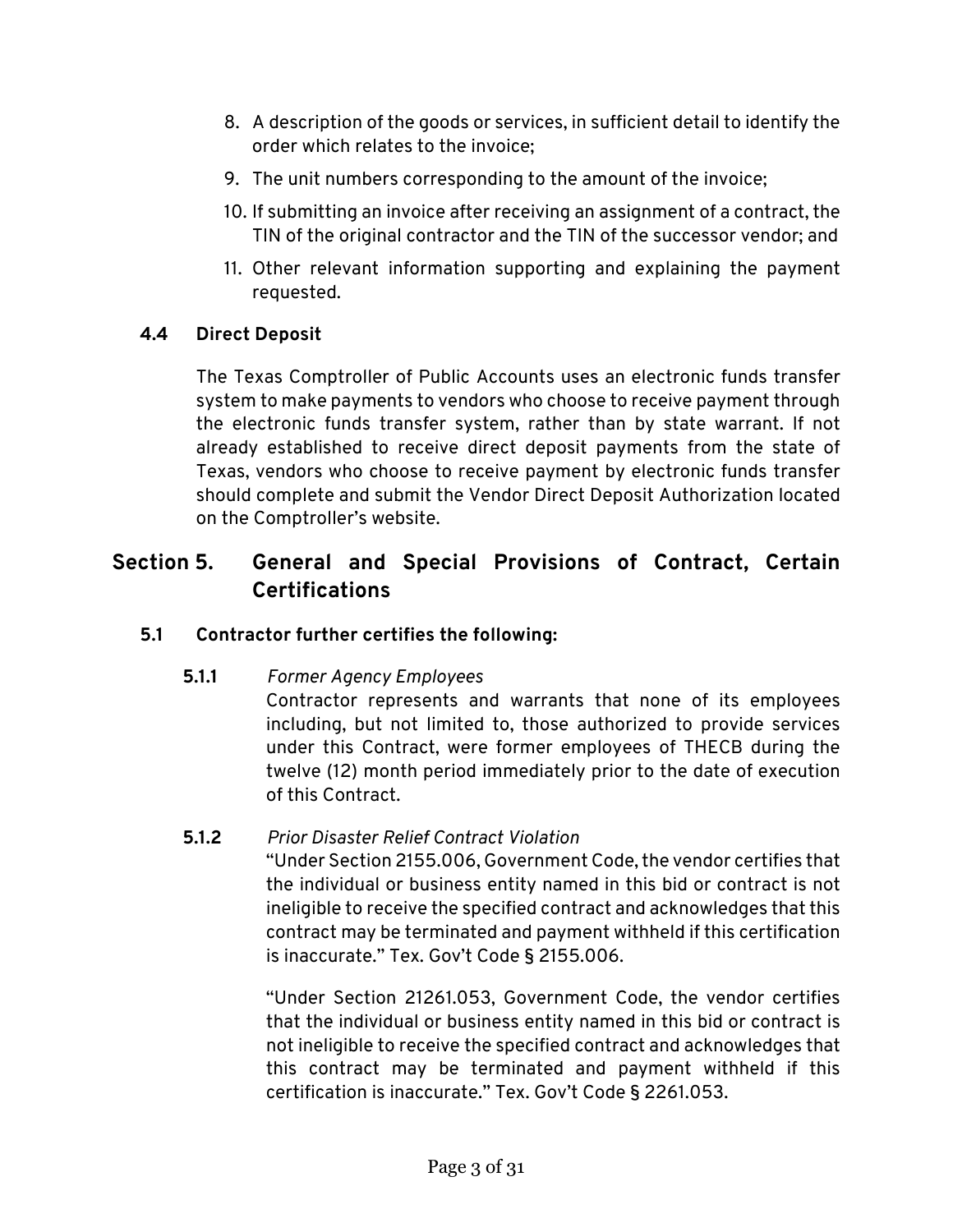# **5.1.3** *Disclosure of Potential Conflicts of Interest*

Pursuant to Texas Government Code § 2261.252(b), "[a] state agency may not enter into a contract for the purchase of goods or services with a private vendor with whom any of the following agency employees or officials have a financial interest: (1) a member of the agency's governing body; (2) the governing official, executive director, general counsel, chief procurement officer, or procurement director of the agency; or (3) a family member related to an employee or official described [above in] (1) or (2) within the second degree of affinity or consanguinity."

# **5.1.4** *Executive Head of a State Agency*

In accordance with Texas Government Code § 669.003, relating to contracting with the executive head of a state agency, Contractor certifies that it is not (a) the executive head of THECB, (b) a person who at any time during the four years before the date of the contract was the executive head of THECB, or (c) a person who employs a current or former executive head of THECB.

# **5.1.5** *Disclosure of Interested Parties*

Pursuant to Texas Government Code § 2252.908, Contractor agrees to submit a disclosure of interested parties to THECB at the time Contractor submits the signed Contract to THECB. This section applies only to a contract of a governmental entity or state agency that either (a) requires an action or vote by the governing body of the entity or agency before the contract may be signed or (b) has a value of at least \$1 million.

# **5.1.6** *Felony Criminal Convictions*

Contractor represents and warrants that Contractor has not and Contractor's employees who will be involved in the Contract Project have not been convicted of a felony criminal offense, or that, if such a conviction has occurred, Contractor has fully advised THECB as to the facts and circumstances surrounding the conviction(s) and has received THECB's prior written consent to proceed.

# **5.1.7** *Certification Concerning Restricted Employment for Former State Officers or Employees*

Pursuant to Texas Government Code § 572.069, Contractor certifies that is has not employed and will not employ a former THECB employee or state officer who participated in a procurement or contract negotiation for THECB involving Contractor within two years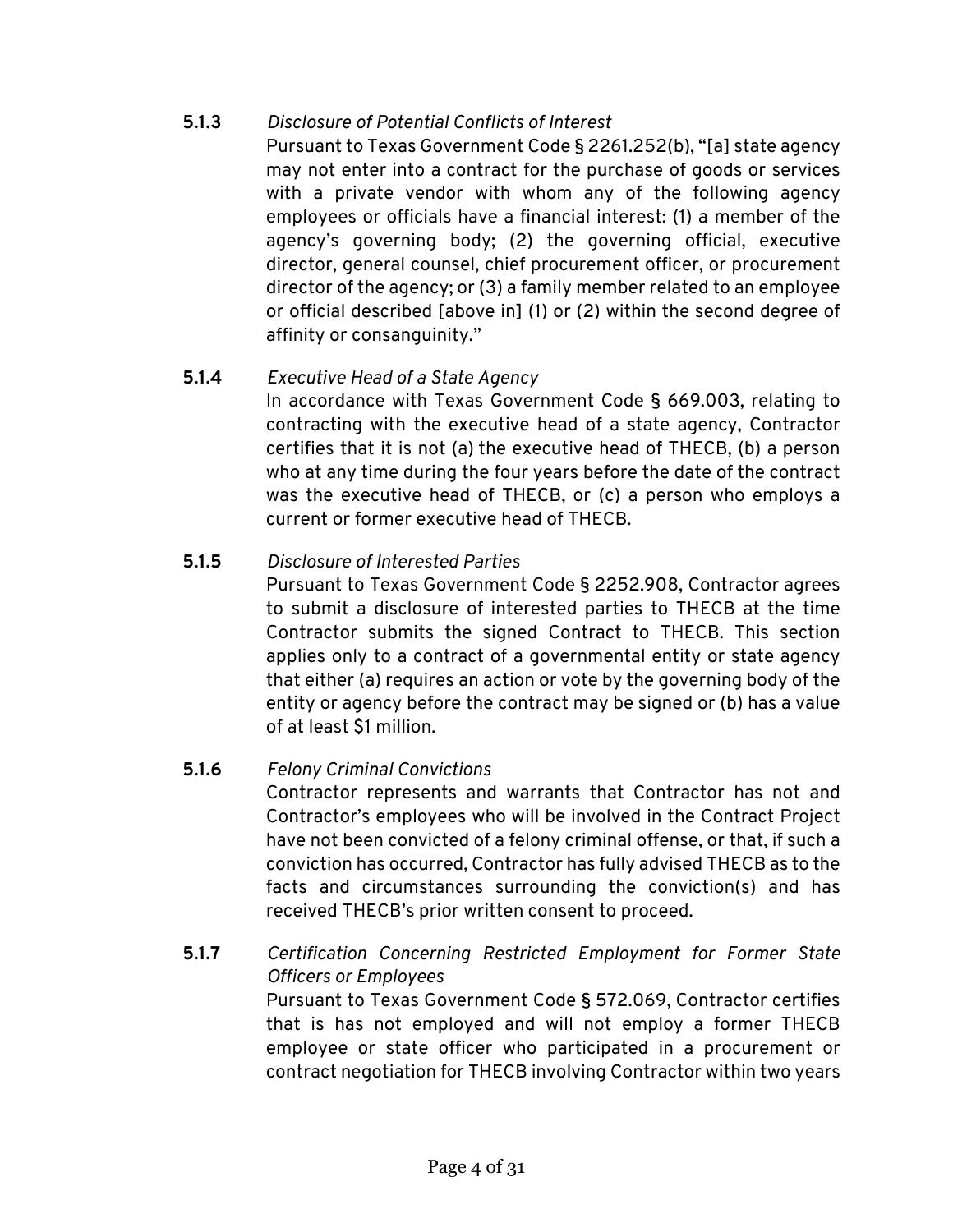of the date this Contract is signed or the procurement is terminated or withdrawn.

# **5.1.8** *Franchise Tax Certification*

Contractor certifies that it is exempt or not delinquent in the payment of any franchise taxes owed the state of Texas under Texas Tax Code §§ 171.0001-.909. If Contractor is a qualifying business entity type per Texas Comptroller of Public Accounts guidelines and is not set up in the Texas Franchise system, Contractor must do so prior to contracting with the state of Texas.

# **5.1.9** *Certification Concerning Dealing with Public Servants*

Contractor has not given, offered to give, nor intends to give at any time hereafter any economic opportunity, future employment, gift, loan, gratuity, special discount, trip, favor, or service to a public servant in connection with this Contract.

# **5.1.10** *Certification Concerning Financial Participation*

Texas Government Code § 2155.004 prohibits a person or entity from receiving a state contract if that person or entity received compensation for participating in preparing the solicitation or specification for the contract. "Under Section 2155.004, Government Code, the vendor certifies that the individual or business entity named in this bid or contract is not ineligible to receive the specified contract and acknowledges that this contract may be terminated and payment withheld if this certification is inaccurate." Tex. Gov't Code § 2155.004.

# **5.1.11** *COVID-19 Vaccine Passport Prohibition*

Contractor certifies that it does not require its customers to provide any documentation certifying the customer's COVID-19 vaccination or post-transmission recovery on entry to, to gain access to, or to receive service from the Contractor's business. Contractor acknowledges that such a vaccine or recovery requirement would make Contractor ineligible for a state-funded contract.

# **5.1.12** *Critical Infrastructure Affirmation*

Pursuant to Texas Government Code § 2274.0102, Contractor certifies that neither it nor its parent company, nor any affiliate of Contractor or its parent company, is: (1) majority owned or controlled by citizens or governmental entities of China, Iran, North Korea, Russia, or any other country designated by the Governor under Texas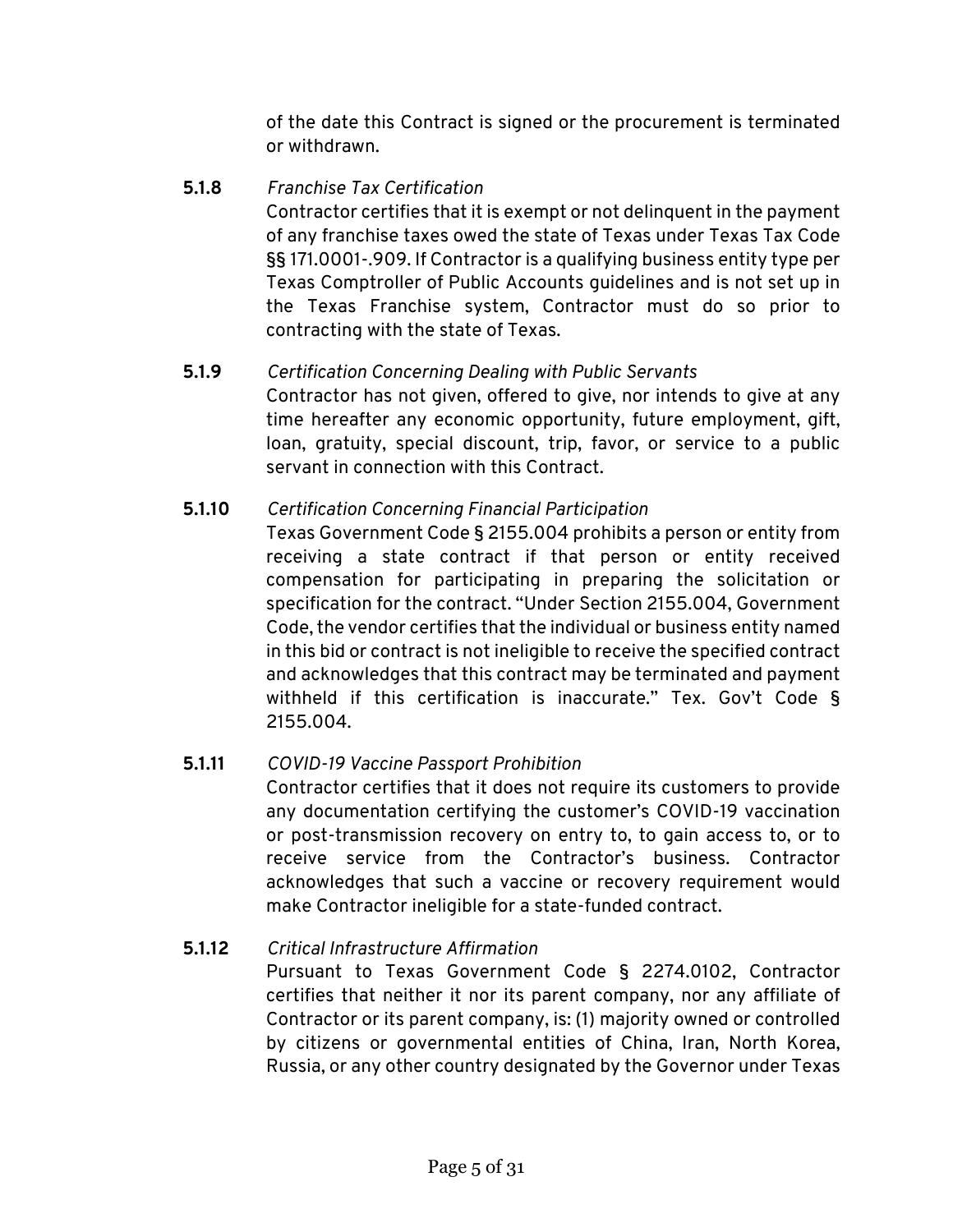Government Code § 2274.0103, or (2) headquartered in any of those countries.

**5.1.13** *Energy Company Boycotts (Only applicable to a contract that: (1) is with a company that has ten or more full-time employees; and (2) has a value of \$100,000 or more that is to be paid wholly or partly from public funds of THECB.)*

Contractor represents and warrants that: (1) it does not, and will not for the duration of this Contract, boycott energy companies or (2) the verification required by Texas Government Code § 2274.002 does not apply to this Contract. If circumstances relevant to this provision change during the course of this Contract, Contractor shall promptly notify THECB.

**5.1.14** *Firearm Entities and Trade Association Discrimination (Only applicable to a contract that: (1) is with a company that has ten or more full-time employees; and (2) has a value of \$100,000 or more that is to be paid wholly or partly from public funds of THECB.)*

Contractor verifies that: (1) it does not, and will not for the duration of this Contract, have a practice, policy, guidance, or directive that discriminates against a firearm entity or firearm trade association or (2) the verification required by Texas Government Code § 2274.002 does not apply to this Contract. If circumstances relevant to this provision change during the course of this Contract, Contractor shall promptly notify THECB.

# **5.1.15** *Cloud Computing Services*

To the extent applicable and pursuant to Texas Government Code § 2054.0593, Contractor represents and warrants that it complies with the requirements of the state risk and authorization management program, Department of Information Resources' Texas Risk and Authorization Management Program (TX-RAMP). Contractor agrees to maintain program compliance and certifications throughout the term of this Contract.

# **5.1.16** *Signature Authority*

Contractor represents and warrants that the individual submitting this document, and any other documents made part of this Contract, is authorized to sign such documents on behalf of the Contractor and to bind Contractor under this Contract.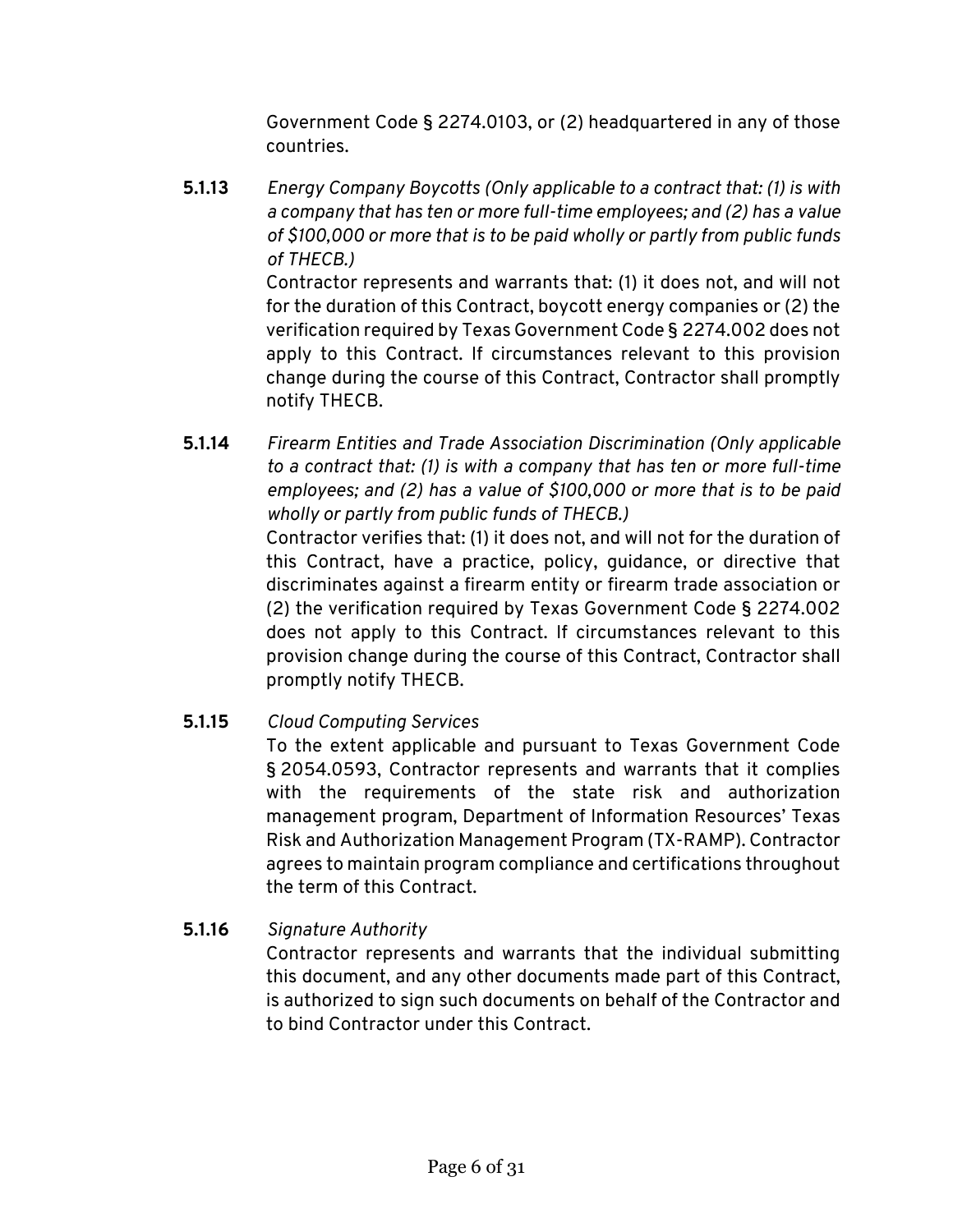# **Section 6. Terms and Conditions**

# **6.1 Termination**

Notwithstanding the termination or expiration of this Contract, the provisions of this Contract regarding confidentiality, indemnification, transition, records, right to audit and independent audit, property rights, dispute resolution, invoice and fee verification, and default shall survive the termination or expiration dates of this Contract.

#### **6.1.1** *Convenience of the State*

THECB, in its sole discretion, may terminate this Contract upon one (1) calendar day's written notice to Contractor. Such notice will be provided in accordance with section 6.28 of this Contract. In the event of such termination, Contractor shall, unless otherwise mutually agreed upon in writing, cease all work immediately upon the effective date of termination. THECB will be liable only for payments for any goods and/or services ordered from Contractor before the termination date.

#### **6.1.2** *Termination for Cause*

THECB may, by written notice to Contractor, immediately terminate this Contract for cause if: (a) THECB is not reasonably satisfied with Contractor's services; (b) default or abandonment by Contractor occurs; or (c) Contractor fails to comply fully with any term or condition of this Contract, through no material fault of THECB. If THECB deems it appropriate under the circumstances, THECB will provide a three (3) business day advance written notice of intent to terminate to Contractor, and THECB will provide Contractor with an opportunity for consultation with THECB prior to termination during that three (3) business day period.

If Contractor fails or refuses to perform its obligations under this Contract, THECB may exercise any rights available to it by law or in equity. In the event THECB exercises its right to terminate for cause, Contractor is responsible for paying damages to THECB including but not limited to re-procurement costs (if applicable), and any other consequential damages to the state of Texas and THECB resulting from Contractor's non-performance.

# **6.1.3** *Abandonment or Default*

If Contractor abandons or defaults on this Contract, THECB reserves the right to terminate this Contract without notice and either re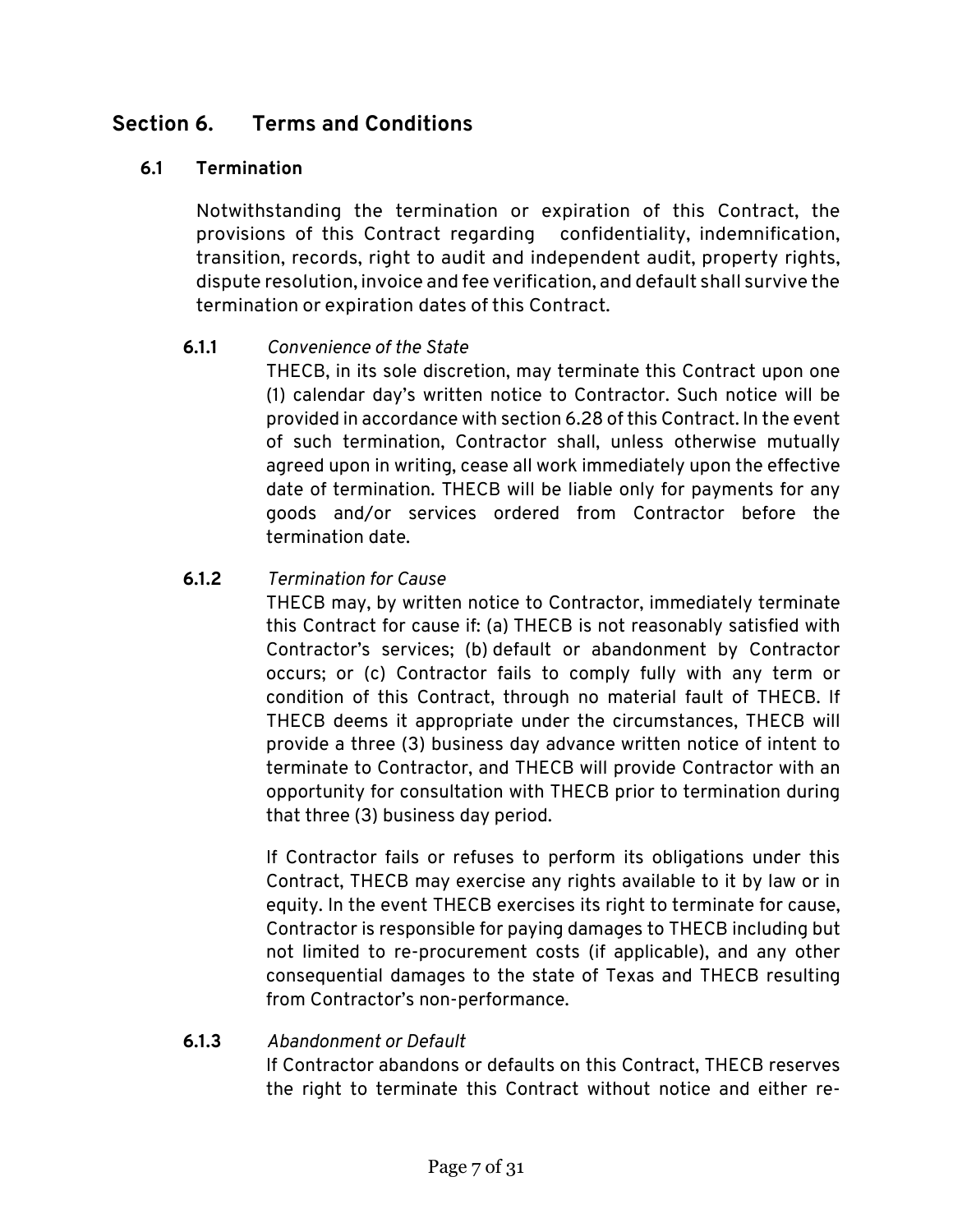solicit or re-award the Contract to the next best responsive and responsible contractor. The defaulting Contractor will not be considered in the re-solicitation and may not be considered in future solicitations for the same type of work unless the specification or scope of work significantly changed. The period of suspension will be determined by THECB based on the seriousness of the default.

# **6.1.4** *Applicable Law and Conforming Amendments*

THECB may terminate this Contract immediately upon notice to Contractor in the event federal or state law is enacted, amended, or judicially interpreted so as to render continued fulfillment of this Contract, on the part of THECB, wholly unreasonable or impossible. THECB reserves the right, at its sole discretion, to unilaterally amend this Contract throughout the Contract Term to incorporate any modifications necessary for THECB's compliance, as a Texas state agency, with all applicable state and federal laws, rules, regulations, requirements, and guidelines.

# **6.1.5** *Excess Obligations (Non-Appropriation)*

This Contract is subject to termination or cancellation, without penalty to THECB, either in whole or in part, subject to the availability of state funds.

# **6.1.6** *Effect of Termination*

Upon any termination, all indemnities, including without limitation those set forth in this Contract, as well as Contract provisions regarding confidentiality, records retention, right to audit, ownership, and dispute resolution, shall survive the termination of this Contract for any reason whatsoever and shall remain in full force and effect. In the event of any termination, Contractor shall, unless otherwise mutually agreed upon in writing, cease all services immediately upon the effective date of termination, except such services that THECB deems are necessary to wind-up in a cost-effective manner. For any termination by THECB other than termination for non-appropriation, THECB shall be liable to Contractor for only that portion of the services authorized by THECB and which have been completed prior to the effective date of termination, provided that THECB shall not be liable for any work performed that is not acceptable to THECB and/or does not meet Contract requirements, plus any necessary work deemed appropriate by THECB to cost-effectively wind-up.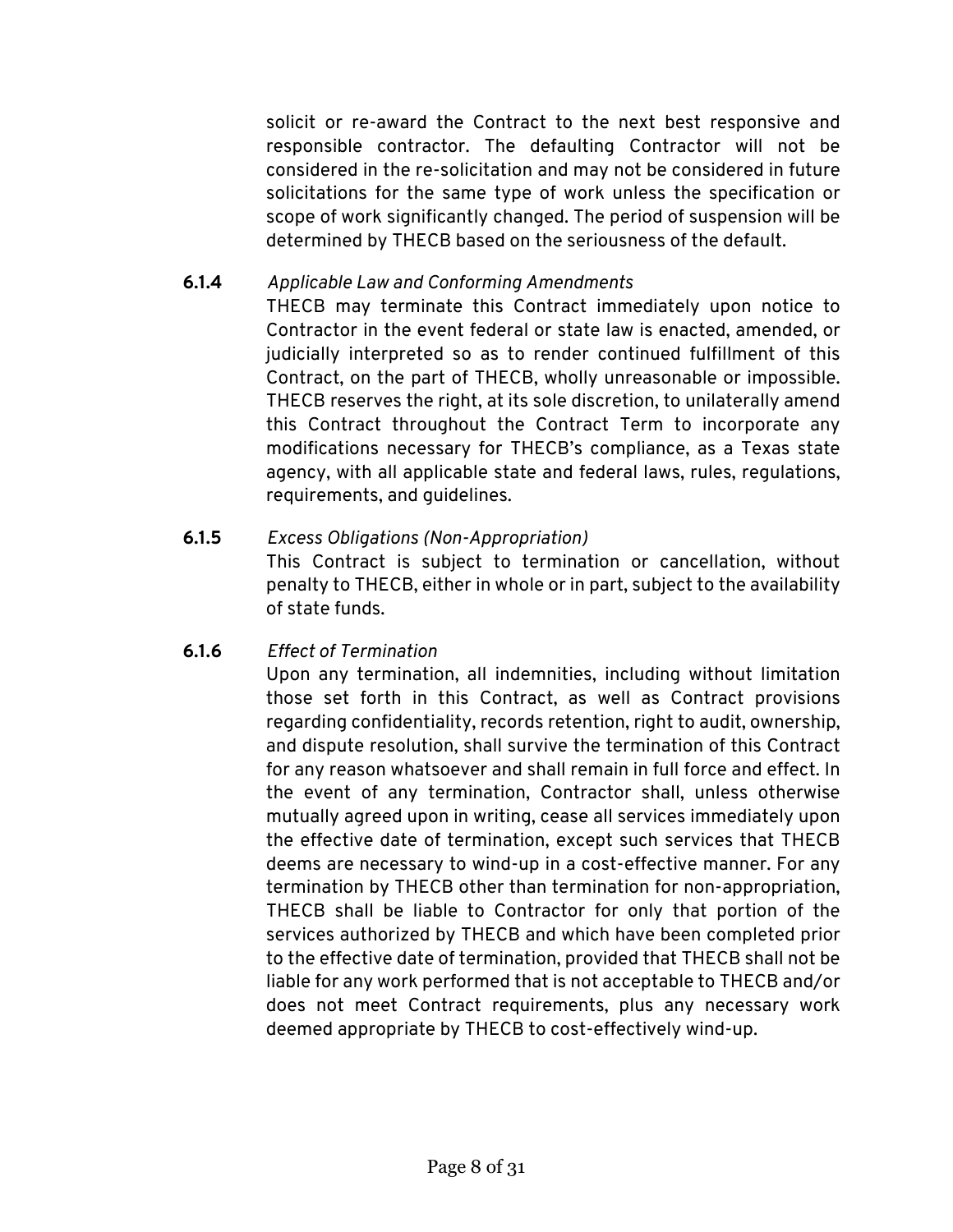# **6.1.7** *Transfer of Duties*

In the event of termination, Contractor will provide reasonable cooperation to transfer its duties under this Contract to another entity without disruption.

#### **6.2 Amendment**

This Contract may be modified only by written amendment executed by the Parties hereto; however, any amendment of this Contract that conflicts with Texas state laws shall be void ab initio.

#### **6.3 Indemnification, Acts or Omissions**

CONTRACTOR SHALL DEFEND, INDEMNIFY, AND HOLD HARMLESS THE STATE OF TEXAS AND THECB, AND/OR THEIR OFFICERS, AGENTS, EMPLOYEES, REPRESENTATIVES, CONTRACTORS, ASSIGNEES, AND/OR DESIGNEES FROM ANY AND ALL LIABILITY, ACTIONS, CLAIMS, DEMANDS, OR SUITS, AND ALL RELATED COSTS, ATTORNEY FEES, AND EXPENSES ARISING OUT OF, OR RESULTING FROM ANY ACTS OR OMISSIONS OF CONTRACTOR OR ITS AGENTS, EMPLOYEES, SUBCONTRACTORS, ORDER FULFILLERS, OR SUPPLIERS OF SUBCONTRACTORS IN EXECUTION OR PERFORMANCE OF THIS CONTRACT AND ANY PURCHASE ORDERS ISSUED UNDER THIS CONTRACT. THE DEFENSE SHALL BE COORDINATED BY CONTRACTOR WITH THE OFFICE OF THE ATTORNEY GENERAL OF TEXAS WHEN TEXAS STATE AGENCIES ARE NAMED DEFENDANTS IN ANY LAWSUIT AND CONTRACTOR MAY NOT AGREE TO ANY SETTLEMENT WITHOUT FIRST OBTAINING THE CONCURRENCE OF THE OFFICE OF THE ATTORNEY GENERAL OF TEXAS. CONTRACTOR AND THECB AGREE TO FURNISH TIMELY WRITTEN NOTICE TO EACH OTHER OF ANY SUCH CLAIM.

#### **6.4 Sovereign Immunity**

The Parties stipulate and agree that no provision of, or any part of this Contract between THECB and Contractor, or any subsequent amendment shall be construed: (a) as a waiver of the doctrine of sovereign immunity or immunity from suit as provided for in the Texas Constitution and Texas state laws; (b) to extend liability to THECB beyond such liability provided for in the Texas Constitution and Texas state laws; or (c) as a waiver of any immunity provided by the Eleventh Amendment or any other provision of the United States Constitution or any immunity recognized by the courts and the laws of the state of Texas and the United States. The state of Texas and THECB do not waive sovereign immunity by entering this Contract and specifically retain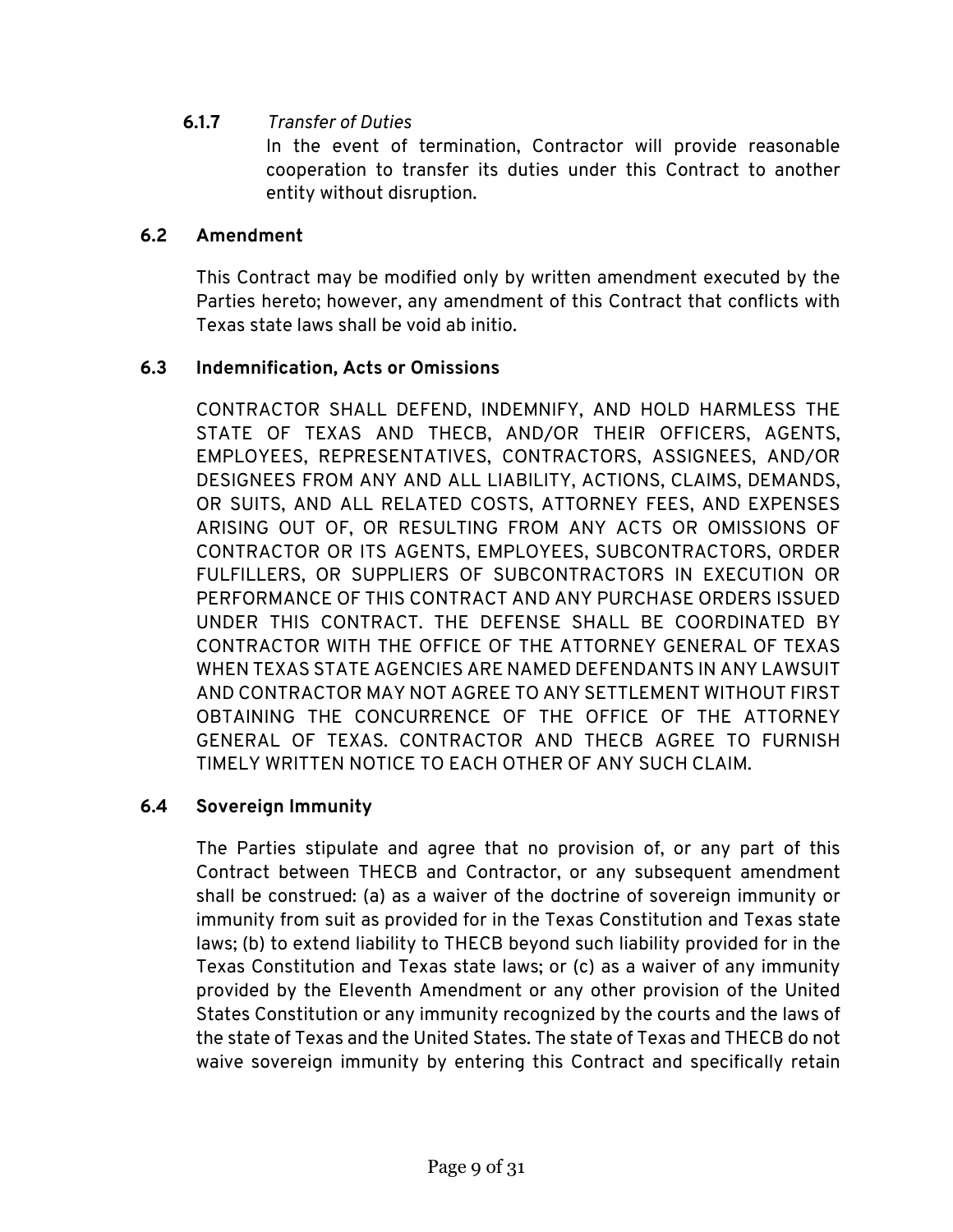such immunity and all defenses available to them under Texas state laws or common law.

# **6.5 Assignment**

Contractor shall not assign its rights under this Contract or delegate the performance of its duties under this Contract without prior written approval from THECB. Any attempted assignment in violation of this provision is void and without effect.

# **6.6 Delegation or Subcontracting**

Unless as otherwise provided for in this Contract, no contractual rights, interest, or obligation shall be delegated or subcontracted by Contractor without prior written approval of THECB. No delegation or subcontract approved by THECB shall relieve Contractor of any obligation or responsibility under this Contract. It is the Parties' intent that to the extent subcontracting is approved by THECB, Contractor shall make a good faith effort to subcontract with Historically Underutilized Businesses (HUB) as defined in Texas Government Code § 2161.001(2) during the performance of this Contract. The goal of the HUB program is to promote full and equal business opportunities for all businesses contracting with the state of Texas.

# **6.7 Right to Audit; Records Retention**

Contractor understands that acceptance of funds under this Contract, or indirectly through a subcontract under this Contract, acts as acceptance of the authority of the State Auditor's Office, THECB or any successor agency, as well as any external auditors selected by the State Auditor's Office, THECB or, in contracts involving federal funds, any auditors selected by the United States, including, but not limited to the cognizant federal agencies and/or federal Offices of the Inspector General (collectively referred to as "Audit Entities"), to conduct an audit or investigation in connection with those funds. Contractor further agrees to cooperate fully with the Audit Entities in the conduct of an audit or investigation, including promptly providing all records requested. Contractor will ensure that this clause concerning the authority to audit funds received indirectly by subcontractors through Contractor and the requirements to cooperate is included in any subcontract it awards.

# **6.7.1** *Records and Accounts*

Contractor shall maintain its records and accounts in a manner which assures a full accounting for all funds received and expended by Contractor in connection with the Contract Project. These records and accounts (which includes all receipts of expenses incurred by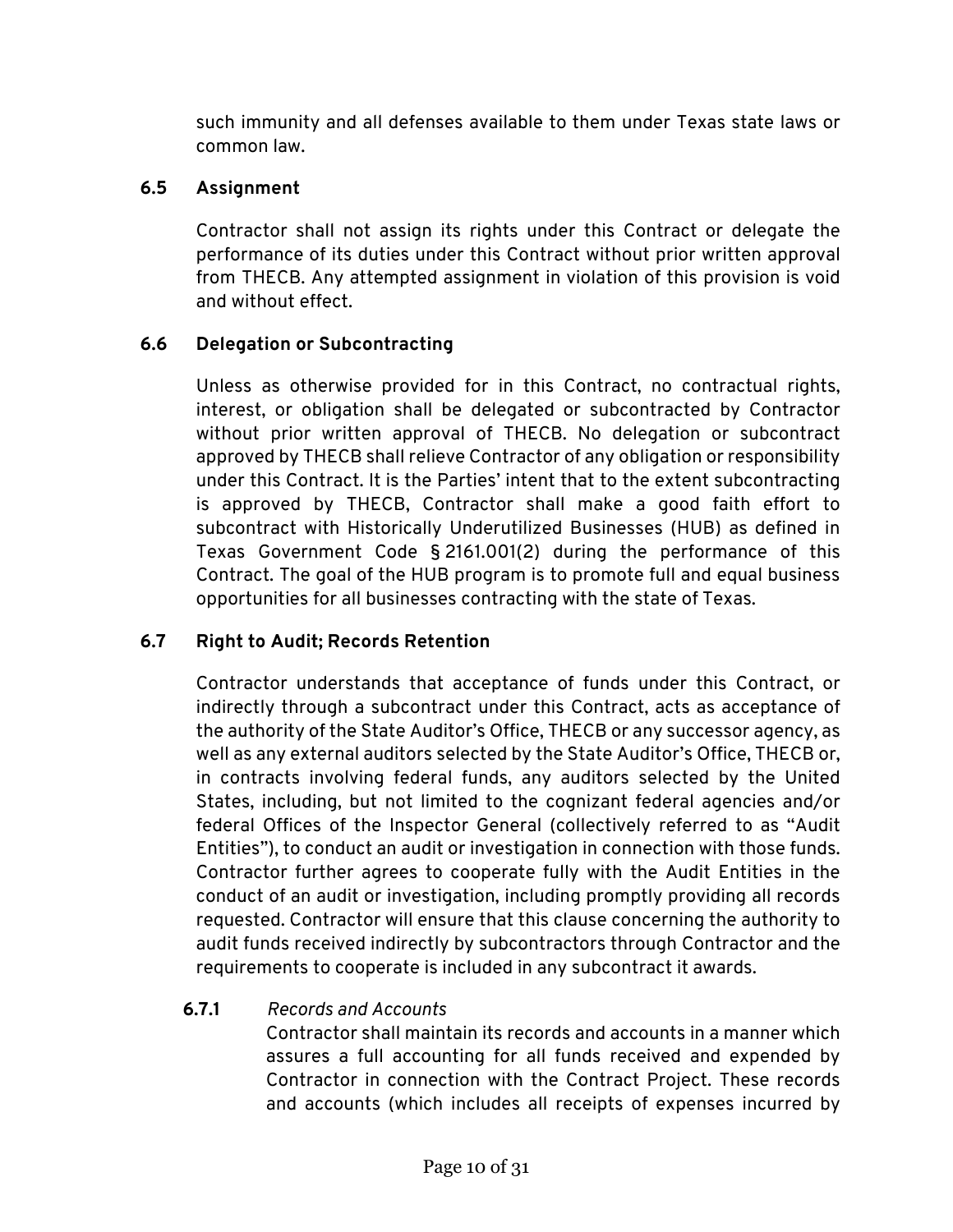Contractor) shall be retained by Contractor and made available for inspecting, monitoring, programmatic or financial auditing, or evaluation by THECB and by others authorized by law or regulation to do so for a period of not less than seven (7) years from the date of completion of the Contract Project or the date of THECB's receipt of Contractor's final claim for payment or final expenditure report or until any litigation/billing issues are resolved, whichever is later. If an audit has been announced, the records shall be retained until such audit has been completed. Contractor shall make available at reasonable times and upon reasonable notice, and for reasonable periods, all documents and other information related to the services provided in this Contract. Contractor and any subcontractors shall provide any Audit Entities with any information such entity deems relevant to any monitoring, investigation, evaluation, or audit.

**6.7.2** *Failure to Comply*

Contractor's failure to comply with this subsection (Right to Audit; Records Retention) shall constitute a material breach of this Contract and shall authorize THECB and the state of Texas to immediately assess appropriate damages for such failure. THECB reserves the right to require the reimbursement of any overpayments determined as a result of any audit or inspection of records on work performed under this Contract. Contractor shall reimburse THECB for any overpayments within thirty (30) calendar days of receipt of THECB's written notice.

# **6.7.3** *State Auditor's Right to Audit*

The state auditor may conduct an audit or investigation of any entity receiving funds from the state directly under this Contract or indirectly through a subcontract under this Contract. The acceptance of funds directly under the contract or indirectly through a subcontract under this Contract acts as acceptance of the authority of the state auditor, under the direction of the legislative audit committee, to conduct an audit or investigation in connection with those funds. Under the direction of the legislative audit committee, an entity that is the subject of an audit or investigation by the state auditor must provide the state auditor with access to any information the state auditor considers relevant to the investigation or audit.

# **6.8 Child Support Obligation Family Code Applicability**

"Under Section 231.006, Family Code, the vendor or applicant certifies that the individual or business entity named in this contract, bid, or application is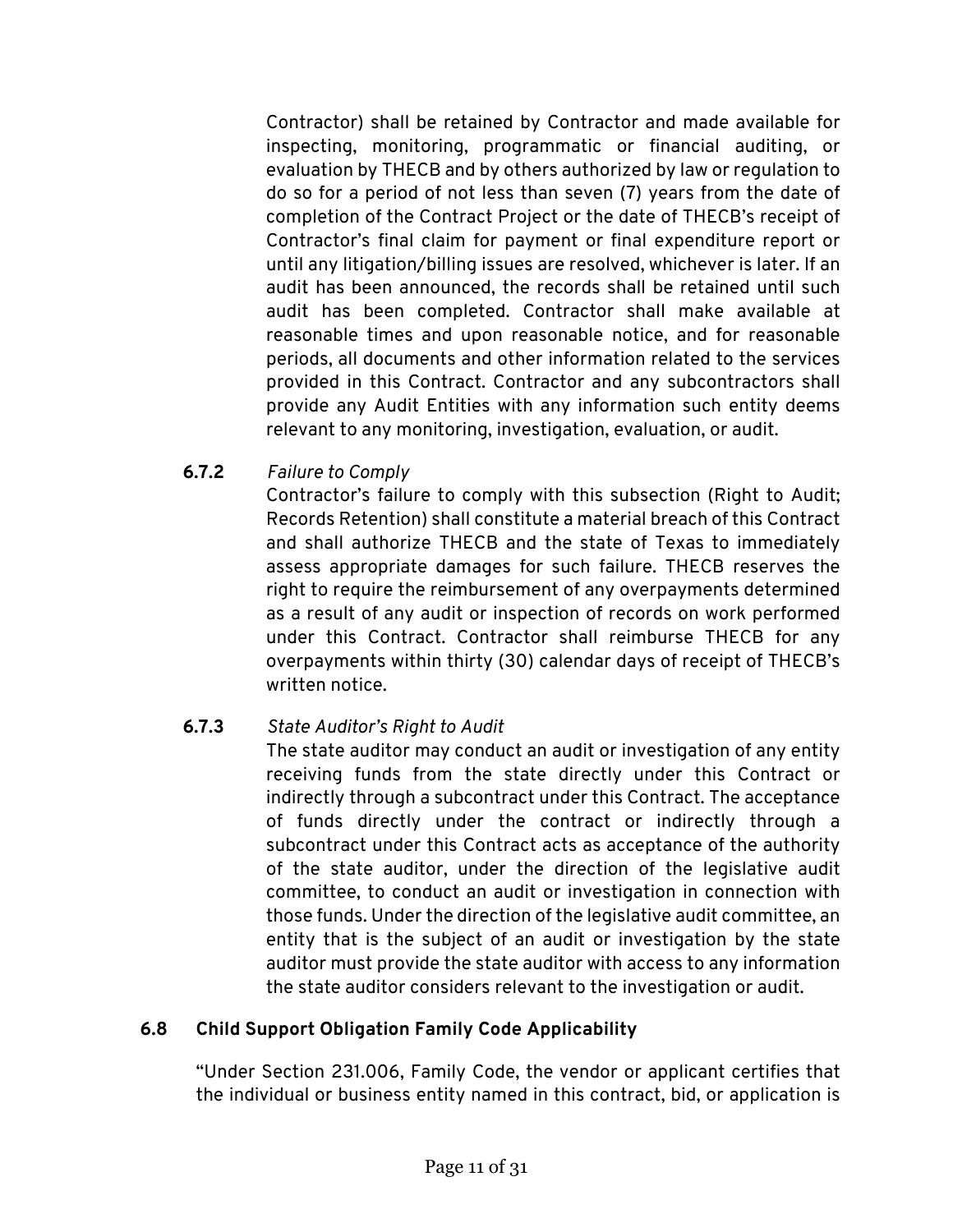not ineligible to receive the specified grant, loan, or payment and acknowledges that this contract may be terminated and payment may be withheld if this certification is inaccurate." Tex. Fam. Code § 231.006(d). If this certification is shown to be false, Contractor is liable to THECB for attorneys' fees, the costs necessary to complete the Contract, including the cost of advertising and awarding a second contract, and any other damages provided by law or contract.

# **6.9 Dispute Resolution**

If THECB determines that any work product is not acceptable, THECB shall notify Contractor of the specific deficiencies in writing. Contractor shall then undertake all steps necessary to correct any deficiencies at no additional cost to THECB. In the event any issues cannot be resolved, the dispute resolution process provided for in Texas Government Code §§ 2260.001-.108 must be used by THECB and Contractor to attempt to resolve any dispute arising under this Contract.

# **6.10 Public Disclosure**

Contractor understands and agrees that no public disclosures or news releases pertaining to this Contract, including any results, findings or reports conducted to fulfill requirements of this Contract, shall be made without prior written approval of THECB.

# **6.11 Confidentiality, Public Information Act, and Family Educational Rights and Privacy Act**

Notwithstanding any provisions of this Contract to the contrary, Contractor understands that, as a Texas state agency, THECB is subject to and will comply with the Texas Public Information Act, Texas Government Code §§ 552.001- .376, as interpreted by judicial rulings and opinions of the Attorney General of Texas. Contractor will cooperate with THECB in the production of documents responsive to any such requests under the Public Information Act at no additional charge to THECB.

# **6.11.1** *Public Information Act*

THECB will determine whether to submit a request for a ruling seeking to withhold information from a Public Information Act requestor to the Open Records Division of the Office of the Attorney General of Texas. This Contract and all data and other information generated or otherwise obtained in its performance may be subject to the Texas Public Information Act. Contractor will notify THECB's contact within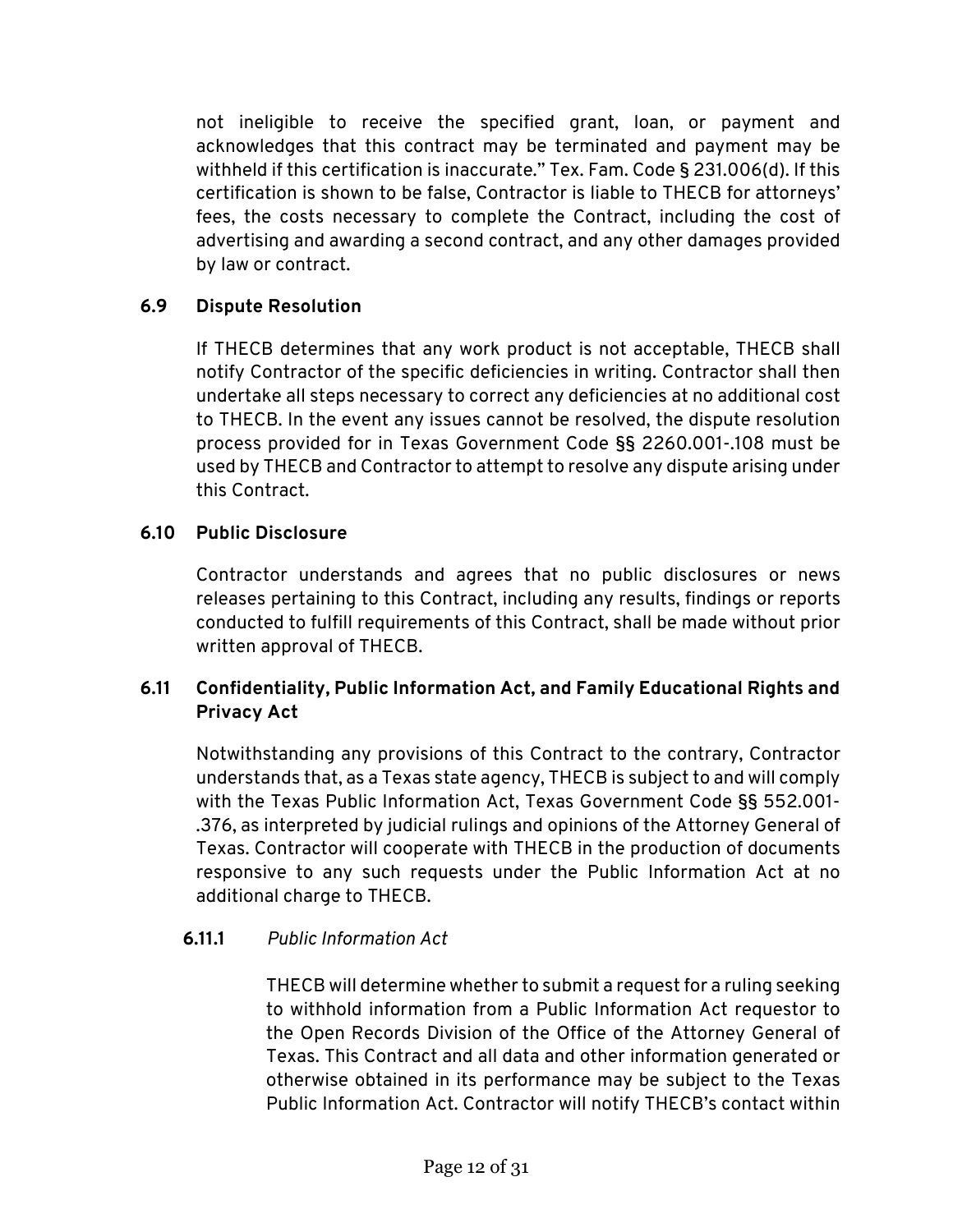twenty-four (24) hours of receipt of any third-party requests for information it receives relating to this Contract. In accordance with Texas Government Code § 2252.907, Contractor is required to make any information created or exchanged with THECB pursuant to this Contract, and not otherwise excepted from disclosure under the Texas Public Information Act, available in a format that is accessible by the public at no additional charge to THECB and shall cooperate with THECB in doing so.

Contractor agrees to maintain the confidentiality of information received from THECB and the state of Texas during the performance of this Contract, including information which discloses confidential personal information particularly, but not limited to, social security numbers. Contractor will not disclose any information to which it is privy under this Contract without the prior written consent of THECB. Notwithstanding the foregoing, THECB hereby consents to Contractor disclosing such information (i) as expressly set forth in this Contract; (ii) to contractors providing administrative, infrastructure, and other support services to Contractor and subcontractors providing services in connection with this Contract, in each case, whether located within or outside the United States, provided that they have agreed to be bound by the confidentiality provisions found within all subsections of Section 6.11; (iii) as may be required by law or regulation, or to respond to governmental inquiries, or in accordance with applicable professional standards or rules, or in connection with litigation pertaining to this Contract; or (iv) to the extent such information (A) is or becomes publicly available other than as the result of a disclosure in breach hereof, (B) becomes available to Contractor on a nonconfidential basis from a source that Contractor believes is not prohibited from disclosing such information to Contractor, (C) is already known by Contractor without any obligation of confidentiality with respect thereto, or (D) is developed by Contractor independently of any disclosures made to Contractor hereunder.

Contractor will indemnify and hold harmless the state of Texas, its officers, and its employees and THECB, its officers, and its employees for any claims for damages that arise from the disclosure by Contractor of information also held by the state of Texas or THECB to which Contractor is privy under this Contract.

#### **6.11.2** *Family Educational Rights and Privacy Act*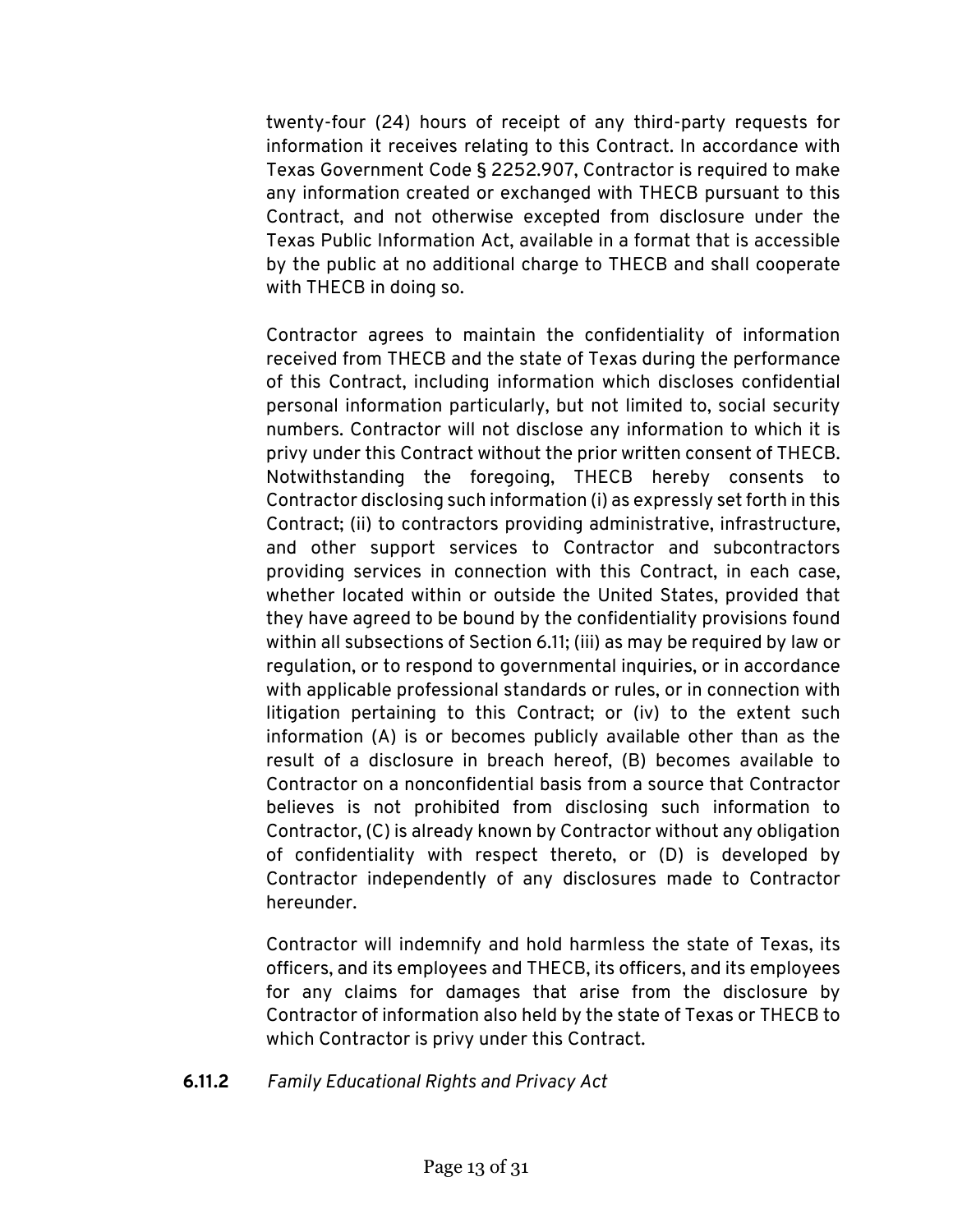Contractor agrees to comply with the Family Educational Rights and Privacy Act (FERPA), 20 U.S.C. § 1232g, and the implementing federal regulations, 34 C.F.R. Part 99, the Children's Online Privacy Protection Act (COPPA); and Individuals with Disabilities Education Act (IDEA).

# **6.11.3** *Protection of Confidential Data (Covered Data and Information)*

Covered Data and Information (CDI) means education records containing personally identifiable information (PII), which are subject to limitations on disclosure set forth in the Family Educational Rights and Privacy Act (34 C.F.R. § 99.33(a)(2)) and with the terms set forth below in 6.11.4–6.11.9. FERPA, 34 C.F.R. § 99.33(a)(2),

No CDI will be shared with Contractor. If access to CDI become necessary for Contractor to perform the services described in Section 3.0 above, no CDI will be shared with Contractor until a Data Sharing Agreement is executed by Contractor.

# **6.11.4** *Acknowledgment of Prohibited Access to Covered Data and Information (CDI)*

Contractor acknowledges that this Contract does not allow Contractor access to CDI. THECB agrees not to knowingly provide Contractor with access to such information. Contractor agrees it will not knowingly view, access, acquire, transfer, copy, or otherwise reproduce any student level or other FERPA confidential data.

# **6.11.5** *Prohibition on Unauthorized Use or Disclosure of CDI*

While this Contract does not allow Contractor access to CDI, in the event Contractor should in any way acquire CDI, Contractor agrees to hold CDI in strict confidence. Contractor shall not use or disclose CDI received from or on behalf of THECB except as permitted or required by this Contract, as required by law, or as otherwise authorized in writing by THECB. Contractor agrees not to use CDI for any purpose other than the purpose for which the disclosure was made.

# **6.11.6** *Return or Destruction of CDI*

Upon termination, cancellation, expiration or other conclusion of this Contract, Contractor shall return all CDI to THECB or, if return is not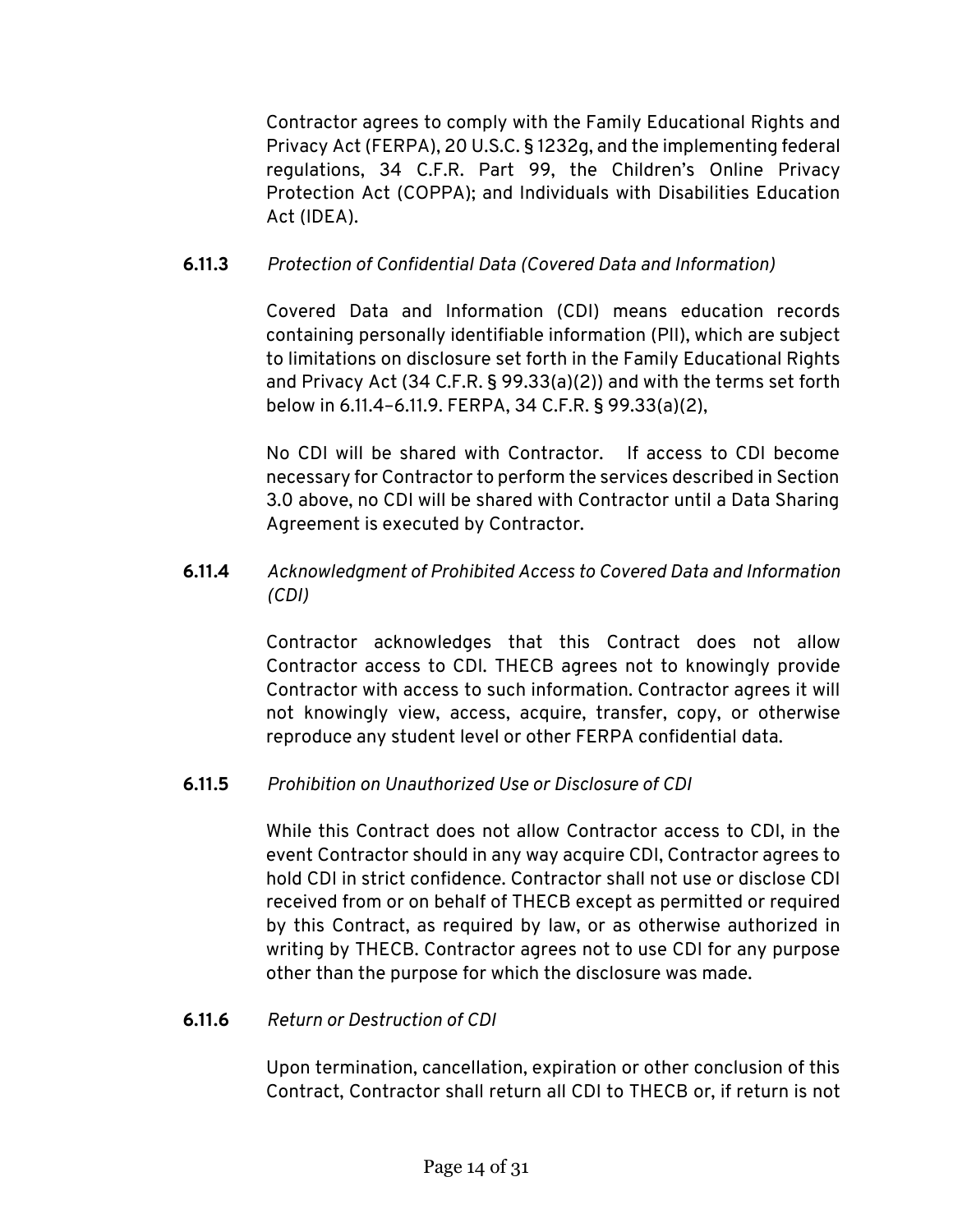feasible, destroy all CDI. If Contractor destroys the information, Contractor shall provide THECB with a certificate confirming the date the data was destroyed.

#### **6.11.7** *Breach*

Any violation of these FERPA provisions by Contractor shall be deemed a material breach of this Contract.

#### **6.11.8** *Maintenance of the Security of Electronic Information*

Contractor shall develop, implement, maintain, and use appropriate administrative, technical, and physical security measures to preserve the confidentiality, integrity, and availability of all electronically maintained or transmitted CDI received from, or on behalf of THECB. These measures will be extended by contract to all subcontractors used by Contractor. Contractor warrants it has a sound data security program that, at a minimum, meets industry standards, that protects both data at rest and data in transmission. Contractor shall ensure that proper information security controls are in place and shall comply with all requirements and security protocols found in Title 1 Texas Administrative Code chapter 202, Texas Cybersecurity Framework Standards, and other applicable laws, including FERPA.

#### **6.11.9** *Security Controls for Agency Data*

Pursuant to Texas Government Code § 2054.138, to the extent that Contractor is authorized to access, transmit, use, or store THECB data, Contractor certifies that it will comply with the security controls that THECB determines are proportionate with THECB's risk under this Contract based on the sensitivity of the THECB data. Contractor must periodically provide THECB with evidence that it meets the security controls required under this Contract.

# **6.11.10** *Reporting of Unauthorized Disclosures or Misuse of Covered Data and Information*

Contractor shall, within one hour of discovery, report to THECB any use or disclosure of CDI not authorized by this Contract or in writing by THECB. Contractor's report shall identify: (a) the nature of the unauthorized use or disclosure, (b) the CDI used or disclosed, (c) who made the unauthorized use and who received the unauthorized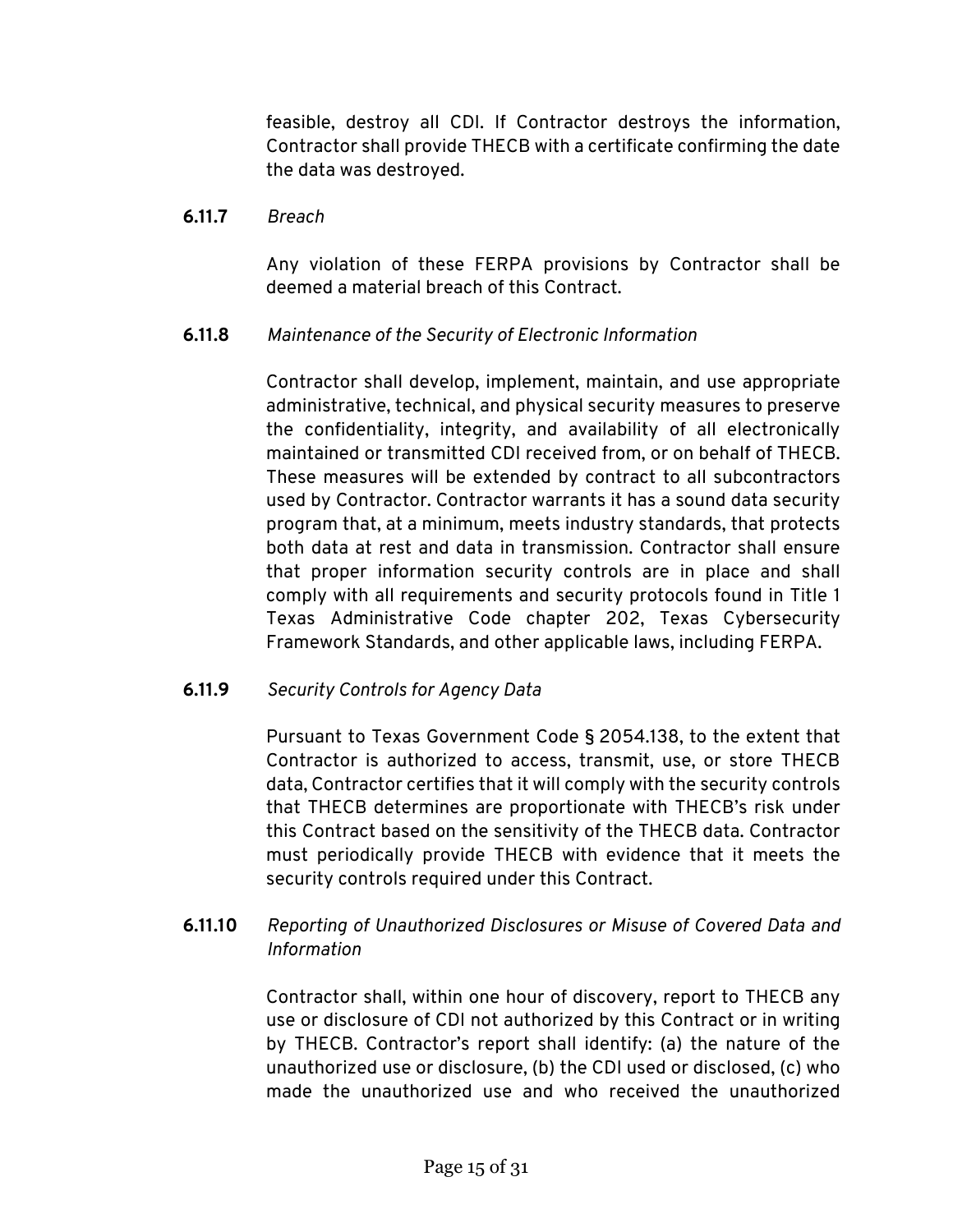disclosure, (d) what Contractor has done or shall do to mitigate any deleterious effect of the unauthorized use or disclosure, and (e) what corrective action Contractor has taken or shall take to prevent future similar unauthorized use or disclosure. Contractor shall provide such other information, including a written report, as requested by THECB. Contractor shall be responsible for any data breach notifications and damages to affected individuals that are required by state or federal law.

#### **6.12 Infringements**

CONTRACTOR SHALL DEFEND, INDEMNIFY, AND HOLD HARMLESS THE STATE OF TEXAS, THECB, AND THEIR EMPLOYEES, AGENTS, REPRESENTATIVES, OTHER CONTRACTORS, ASSIGNEES, OFFICERS, AND DESIGNEES FROM AND AGAINST ALL CLAIMS, VIOLATIONS, MISAPPROPRIATIONS OR INFRINGEMENT OF ANY PATENT, COPYRIGHT, TRADEMARK, SERVICE MARK, TRADE SECRET OR OTHER INTELLECTUAL PROPERTY RIGHTS AND/OR OTHER INTANGIBLE PROPERTY, PUBLICITY OR PRIVACY RIGHTS, AND/OR IN CONNECTION WITH OR ARISING FROM: (1) THE PERFORMANCES OR ACTIONS OF CONTRACTOR PURSUANT TO THIS CONTRACT; (2) ANY DELIVERABLE, WORK PRODUCT, CONFIGURED SERVICE, OR OTHER SERVICE PROVIDED HEREUNDER; AND/OR (3) THECB'S AND/OR CONTRACTOR'S USE OF OR ACQUISITION OF ANY REQUESTED SERVICES OR OTHER ITEMS PROVIDED TO THECB BY CONTRACTOR OR OTHERWISE TO WHICH THECB HAS ACCESS AS A RESULT OF CONTRACTOR'S PERFORMANCE UNDER THIS CONTRACT. CONTRACTOR AND THECB AGREE TO FURNISH TIMELY WRITTEN NOTICE TO EACH OTHER OF ANY SUCH CLAIM. CONTRACTOR SHALL BE LIABLE TO PAY ALL COSTS OF DEFENSE INCLUDING ATTORNEYS' FEES. THE DEFENSE SHALL BE COORDINATED BY CONTRACTOR WITH THE OFFICE OF THE ATTORNEY GENERAL OF TEXAS WHEN TEXAS STATE AGENCIES ARE NAMED DEFENDANTS IN ANY LAWSUIT AND CONTRACTOR MAY NOT AGREE TO ANY SETTLEMENT WITHOUT FIRST OBTAINING THE CONCURRENCE OF THE OFFICE OF THE ATTORNEY GENERAL OF TEXAS. IN ADDITION, CONTRACTOR WILL REIMBURSE THECB AND THE STATE OF TEXAS FOR ANY CLAIMS, DAMAGES, COSTS, EXPENSES, OR OTHER AMOUNTS, INCLUDING, BUT NOT LIMITED TO, ATTORNEYS' FEES AND COURT COSTS, ARISING FROM ANY SUCH CLAIM. IF THECB DETERMINES THAT A CONFLICT EXISTS BETWEEN ITS INTERESTS AND THOSE OF CONTRACTOR OR IF THECB IS REQUIRED BY APPLICABLE LAW TO SELECT SEPARATE COUNSEL, THECB WILL BE PERMITTED TO SELECT SEPARATE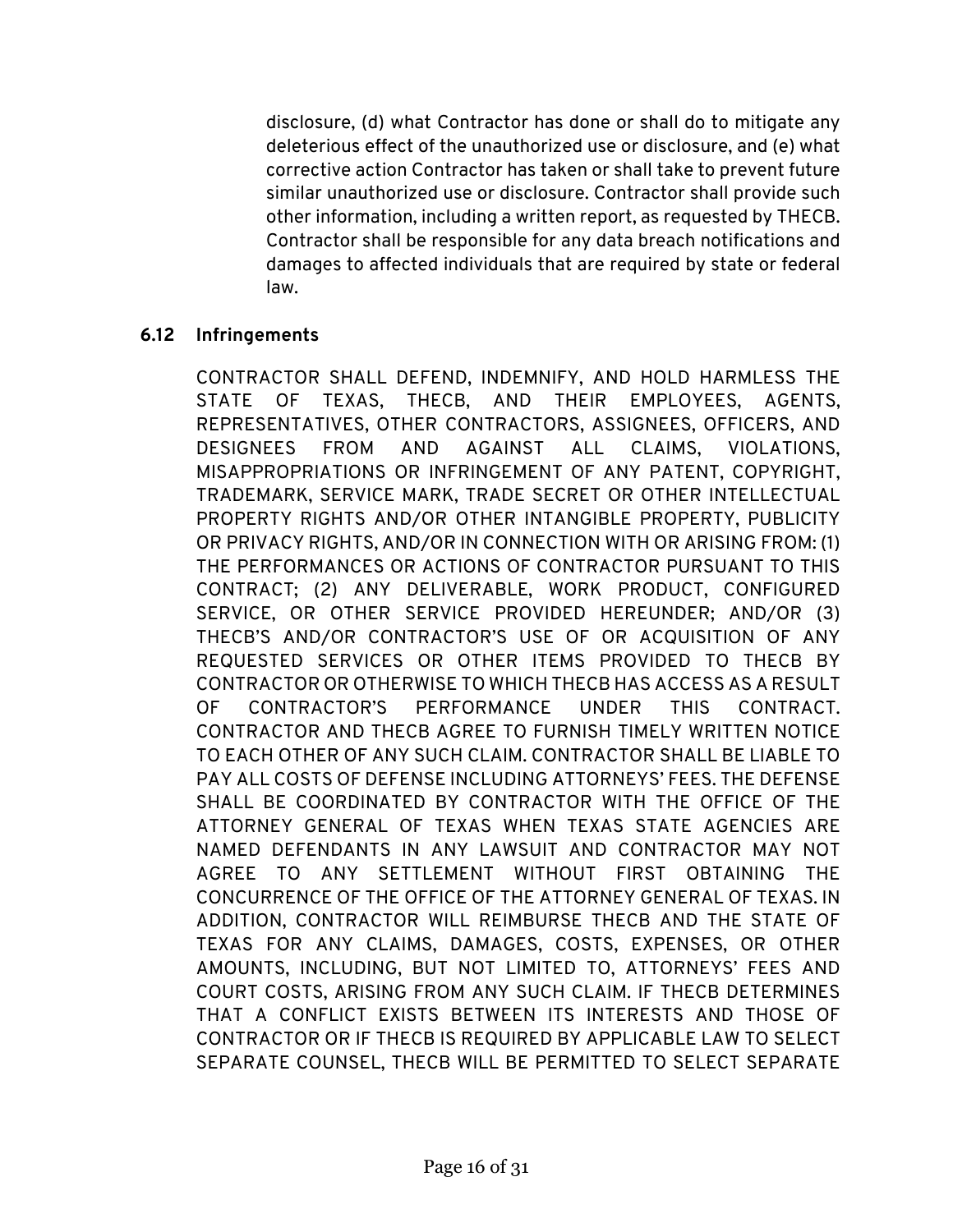COUNSEL AND CONTRACTOR WILL PAY ALL REASONABLE COSTS OF THECB'S COUNSEL.

Contractor shall have no liability under this section if the alleged infringement is caused in whole or in significant part by: (a) THECB's use of the product or service for a purpose or in a manner for which the product or service was not designed, (b) any modification made to the product by THECB without Contractor's approval, (c) any modifications made to the product by Contractor pursuant to THECB's specific instructions, (d) any intellectual property right owned by or licensed to THECB by a person or entity other than Contractor, or (e) any use of the product or service by THECB that is not in substantial conformity with the terms of any applicable license agreement.

If Contractor becomes aware of an actual or potential claim, or THECB provides Contractor with notice of an actual or potential claim, Contractor may (or in the case of an injunction against THECB, shall), at Contractor's sole option and expense: (a) procure for THECB the right to continue to use the affected portion of the product or service, or (b) modify or replace the affected portion of the product or service with functionally equivalent or superior product or service so that THECB's use is non-infringing.

# **6.13 Ownership/Work Made for Hire**

All work product generated as a result of this Contract Project, including but not limited to all information, materials, products, research, reports, studies, statistical analyses, work papers, approaches, designs, deliverables, systems, documentation, methodologies, concepts, research materials, data, photos, software, intellectual property, or other property produced or generated in connection with this Contract that had not previously been produced or generated by Contractor, either completed or partially completed, shall be the sole property of THECB and all rights, title, and interest in and to the work product shall vest in THECB upon payment for the services.

Contractor shall deliver all such work product to THECB upon completion, termination, or cancellation of this Contract. THECB shall retain all property rights, including publication rights, hereunder and Contractor shall assert no right in law or equity to such work product. THECB shall have the right to obtain and to hold in its own name any and all patents, copyrights, trademarks, service marks, or such other protection as may be appropriate to the subject matter, and any extensions and renewals thereof.

Contractor shall ensure that this provision, "Ownership/Work Made for Hire," is contained in any subcontract THECB has authorized Contractor to award.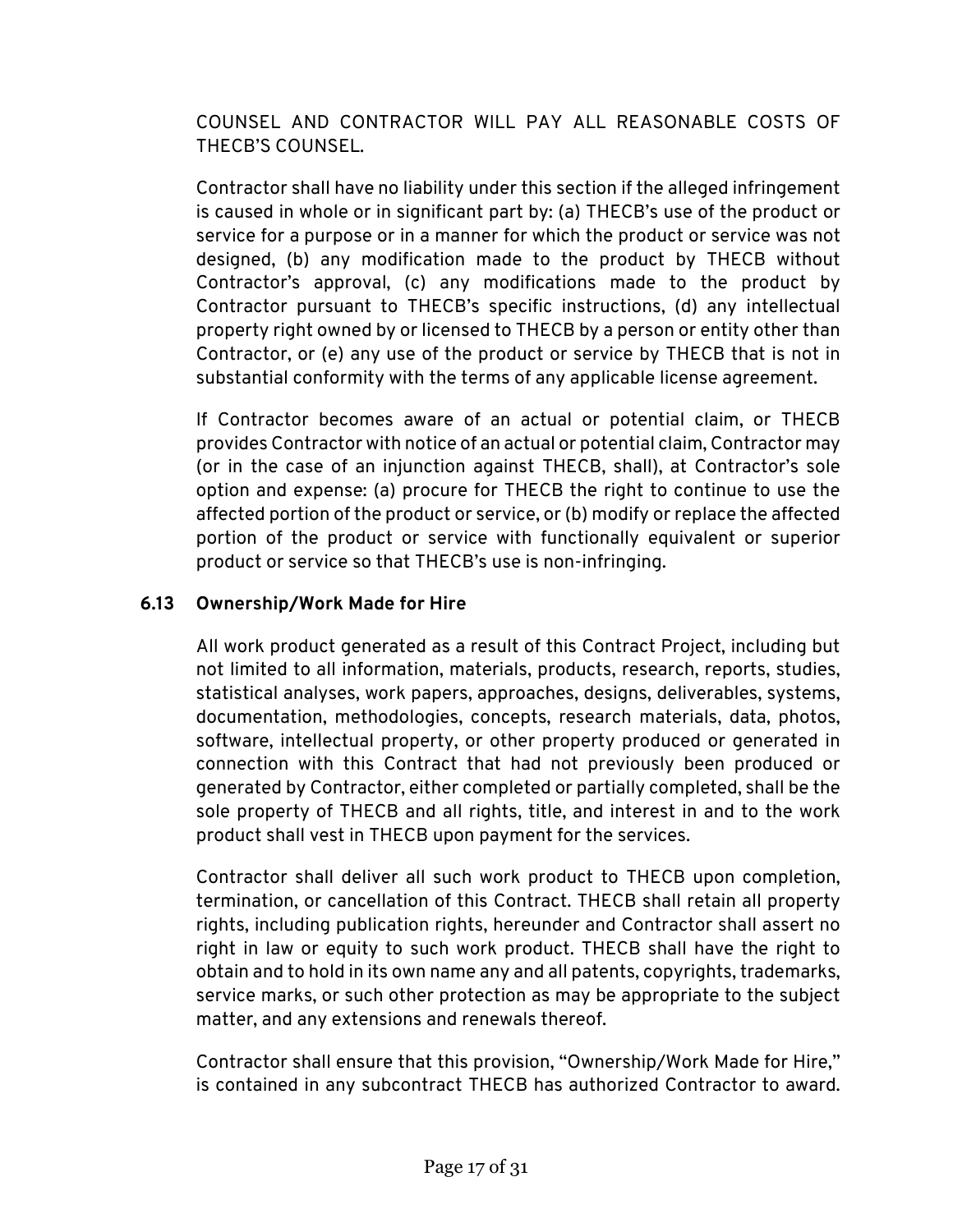Contractor may, at its own expense, keep copies of all its materials for its personal files. Contractor shall not use, willingly allow, or cause to have such work product used for any purpose other than the performance of Contractor's obligations under this Contract without THECB's prior written consent; provided, however, that Contractor shall be allowed to use non-confidential materials for writing samples in pursuit of work.

# **6.14 Governing Law and Venue**

This Contract shall be governed by and construed in accordance with Texas state laws, without regard to the conflicts of law provisions. The venue of any suit arising under this Contract is fixed in any court of competent jurisdiction of Travis County, Texas, unless the specific venue is otherwise identified in a statute which directly names or otherwise identifies its applicability to THECB.

# **6.15 Additional Contractor Responsibilities**

Contractor shall comply with all federal, state, and local laws, statutes, ordinances, rules, and regulations and the orders and decrees of any court, administrative body, or tribunal in any matter affecting the performance of this Contract, including applicable workers' compensation laws, compensation statutes and regulations, and licensing laws and regulations. Upon THECB's request, Contractor shall furnish THECB with satisfactory proof of its compliance. Contractor shall be responsible for damage to THECB's equipment, and/or the workplace and its contents by Contractor's or its subcontractors' work, negligence in work, personnel, and equipment. Contractor shall be responsible and liable for the safety and health of its employees and contractors while they are performing work for THECB under this Contract. Contractor shall provide all labor and equipment necessary to furnish the goods or perform the services. All employees of Contractor shall be a minimum of eighteen (18) years of age and experienced in the type of work to be performed. Contractor shall permit no visitors or relatives of Contractor's employees and contractors on THECB's property unless they also are bona fide employees or subcontractors of Contractor.

# **6.16 Conflict of Interest**

Contractor represents and warrants that Contractor, its principals, employees, or subcontractors have no actual or potential conflict of interest in providing services to THECB under this Contract, and that the provision of services under this Contract does not create an appearance of impropriety. Failure to disclose a conflict of interest, at any time during the duration of this Contract, shall be cause for termination of this Contract. Contractor represents and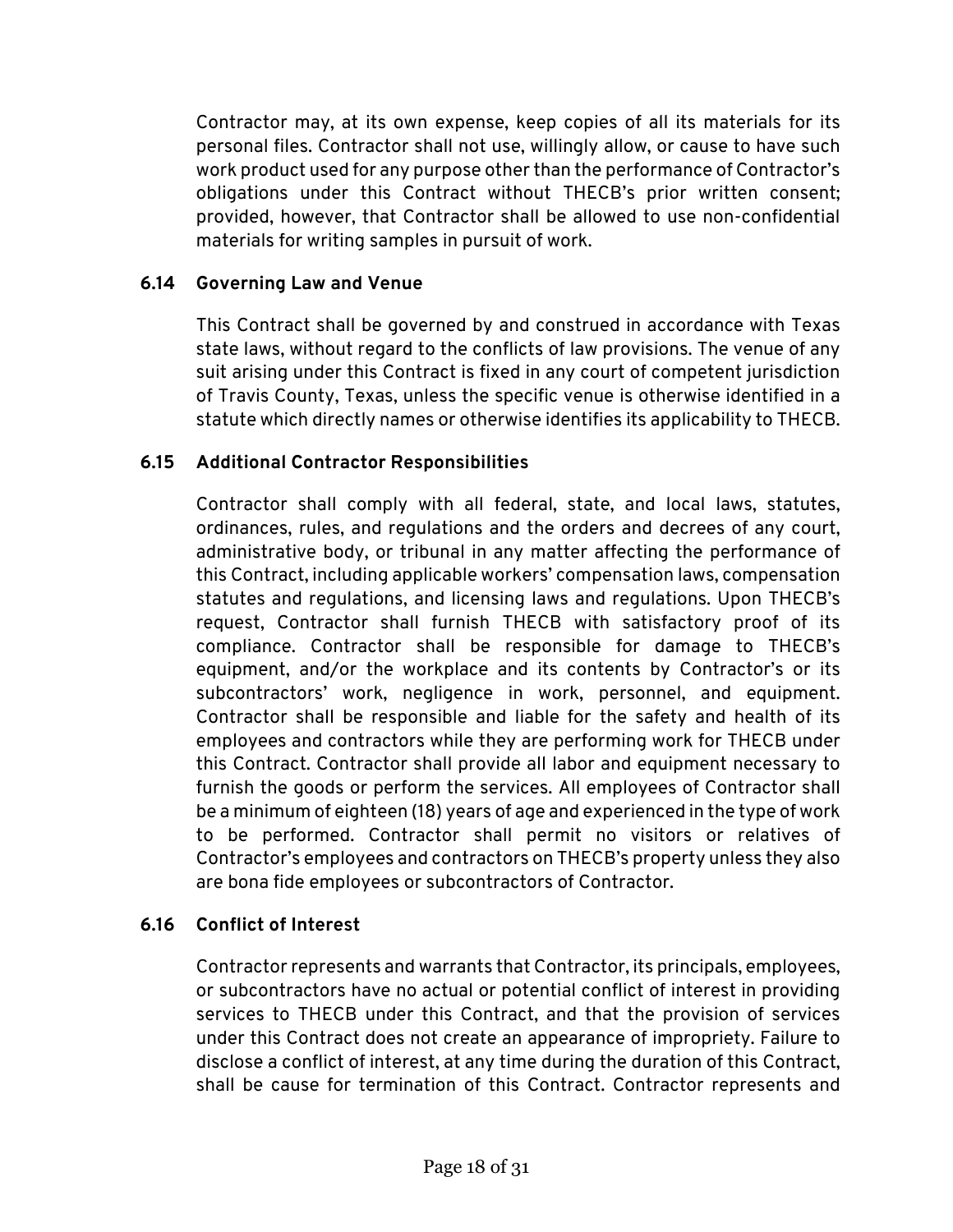warrants that the provision of goods and services or other performance under this Contract will not constitute an actual or potential conflict of interest or reasonably create an appearance of impropriety.

# **6.17 Financial Interests; Gifts**

Contractor represents and warrants that neither Contractor nor any person or entity that will participate financially in this Contract has received compensation from THECB or any Texas state agency for participation in preparation of specifications for this Contract.

# **6.18 Additional Contractor's Representations**

Contractor hereby covenants, represents, and warrants that Contractor (including, for purposes of this section, its employees, consultants, subcontractors, and agents): (a) has the technical expertise and general skills necessary to perform the services in accordance with this Contract competently and professionally; (b) is not a party to or bound by any agreement, obligation, or understanding which restricts or limits in any way Contractor's right to enter into this Contract or Contractor's right or ability to perform Contractor's obligations under this Contract; (c) shall not use the trade secrets, intellectual property rights, copyrights, or other proprietary rights of any third party in the performance of Contractor's obligations under this Contract without having first lawfully obtained the right in writing to do so; and (d) has the necessary equipment, facilities, and workers to perform Contractor's obligations under this Contract. To the extent that this Contract involves architectural or engineering services, Contractor represents and warrants that, pursuant to Texas Government Code § 2254.0031, Contractor shall "perform services: (1) with professional skill and care ordinarily provided by competent engineers or architects practicing under the same or similar circumstances and professional license; and (2) as expeditiously as is prudent considering the ordinary professional skill and care of a competent engineer or architect." Tex. Loc. Gov't Code § 271.904(d).

# **6.19 Antitrust**

The undersigned affirms under penalty of perjury of Texas state laws that: "(1) in connection with this Contract, neither I nor any representative of the Contracted Party have violated any provision of the Texas Free Enterprise and Antitrust Act, Texas Business and Commerce Code §§ 15.01-.52; (2) in connection with this Contract, neither I nor any representative of the Contracted Party have violated any federal antitrust law; and (3) neither I nor any representative of the Contracted Party have directly or indirectly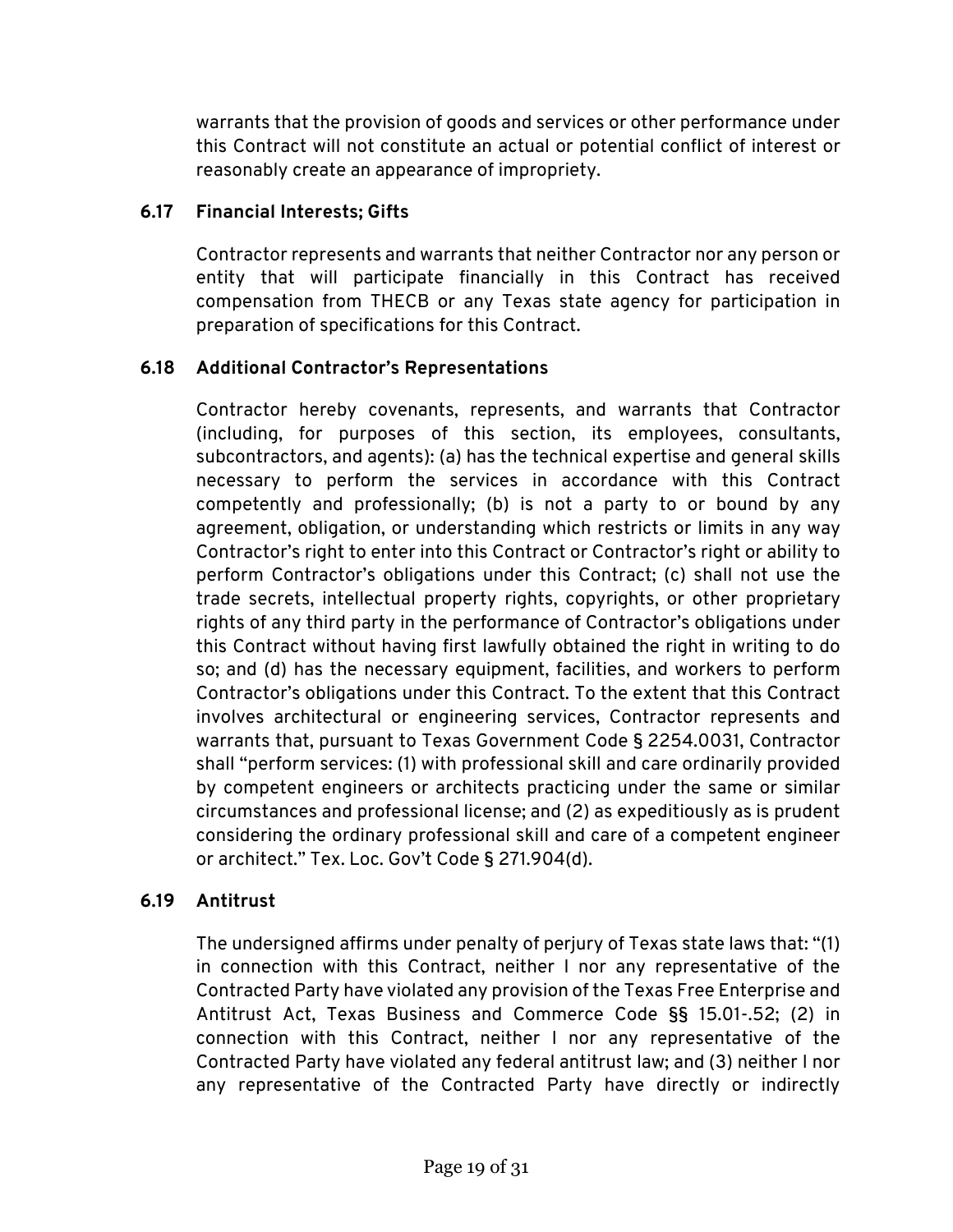communicated any of the contents of this Contract to a competitor of the Contracted Party or any other company, corporation, firm, partnership or individual engaged in the same line of business as the Contracted Party."

# **6.20 Equal Opportunity**

Contractor represents and warrants that it shall not discriminate against any person on the basis of race, color, national origin, religion, political belief, sex, age, or disability in the performance of this Contract.

# **6.21 Independent Contractor**

Contractor shall be an independent contractor in all matters relating to this Contract. Contractor and its employees, agents, and subcontractors shall not be deemed or construed to be the employees or agents of THECB for any purposes whatsoever. Contractor agrees and acknowledges that Contractor, its employees and agents, and Contractor's subcontractors are independent contractors of THECB and/or the state of Texas and are not employees of THECB or the state of Texas, and Contractor agrees that it shall have complete responsibility in the area of employment law and relations regarding its employees, contractors, and agents, including but not limited to: wrongful discharge lawsuits, unemployment issues, workers' compensation, employment taxes, any other benefits and reimbursement due to losses in these areas. Consistent therewith, Contractor agrees that it shall provide its employees with all necessary employee benefits, including unemployment and workers' compensation benefits, and THECB is in no way a party to such arrangements. Regarding its employees, Contractor shall have the sole authority to hire, fire, transfer, train, evaluate, discipline, pay, and assign work.

Contractor agrees and acknowledges that Contractor and Contractor's employees or assistants shall not be entitled to any state of Texas benefit on account of the services provided hereunder. If THECB or the state of Texas shall nonetheless become liable for such payments or obligations, Contractor shall promptly pay or reimburse THECB or the state of Texas for such liability or obligation.

# **6.22 Eligibility/Authorization to Work in the United States**

Contractor shall ensure that all personnel provided to perform work under this Contract possess proof of eligibility/authorization to work in the United States in compliance with the Immigration Reform and Control Act of 1986, the Immigration Act of 1990 including any amendments already adopted or as may be adopted hereafter, and the Illegal Immigration Reform and Immigrant Responsibility Act of 1996 including any amendments already adopted or as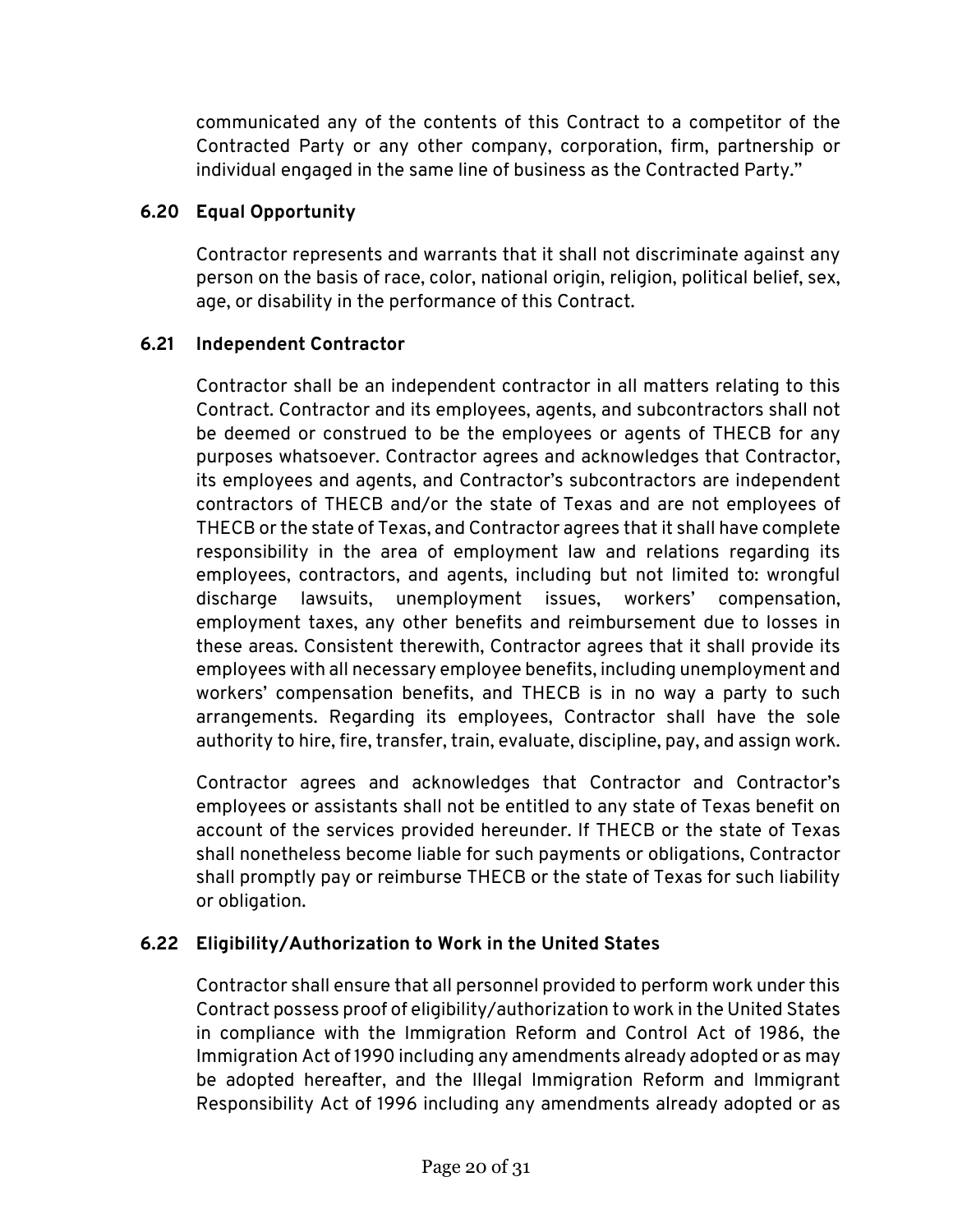may be adopted hereafter. Contractor shall maintain written records on all personnel provided under this Contract and shall provide such records to THECB upon request. Failure to maintain and provide records upon request shall represent a material breach of this Contract and THECB shall have the right to terminate this Contract for cause. Contractor shall ensure this section is included in all subcontracts it is authorized by THECB to enter.

# **6.23 Taxes, Workers' Compensation Insurance, Unemployment Insurance, Including Indemnity:**

CONTRACTOR AGREES AND ACKNOWLEDGES THAT DURING THE EXISTENCE OF THIS CONTRACT, CONTRACTOR SHALL BE ENTIRELY RESPONSIBLE FOR THE LIABILITY AND PAYMENT OF CONTRACTOR'S AND CONTRACTOR'S EMPLOYEES' TAXES OF WHATEVER KIND, ARISING OUT OF THE PERFORMANCE OF THIS CONTRACT. CONTRACTOR AGREES TO COMPLY WITH ALL STATE AND FEDERAL LAWS APPLICABLE TO ANY SUCH PERSONS, INCLUDING LAWS REGARDING WAGES, TAXES, INSURANCE, AND WORKERS' COMPENSATION. THECB AND/OR THE STATE OF TEXAS SHALL NOT BE LIABLE TO CONTRACTOR, ITS EMPLOYEES, AGENTS, OR OTHERS FOR THE PAYMENT OF TAXES OR THE PROVISION OF UNEMPLOYMENT INSURANCE AND/OR WORKERS' COMPENSATION OR ANY BENEFIT AVAILABLE TO A STATE EMPLOYEE OR EMPLOYEE OF ANOTHER GOVERNMENTAL ENTITY.

CONTRACTOR AGREES TO DEFEND, INDEMNIFY, AND HOLD HARMLESS THECB, THE STATE OF TEXAS AND THEIR OFFICERS, EMPLOYEES, AGENTS, REPRESENTATIVES, CONTRACTORS, ASSIGNEES AND DESIGNEES FROM ANY AND ALL LIABILITY, ACTIONS, CLAIMS, DEMANDS, OR SUITS, AND ALL RELATED COSTS, ATTORNEYS' FEES, AND EXPENSES, RELATING TO TAX LIABILITY, UNEMPLOYMENT INSURANCE AND/OR WORKERS' COMPENSATION IN ITS PERFORMANCE UNDER THIS CONTRACT. CONTRACTOR SHALL BE LIABLE TO PAY ALL COSTS OF DEFENSE INCLUDING ATTORNEYS' FEES. THE DEFENSE SHALL BE COORDINATED BY CONTRACTOR WITH THE OFFICE THE ATTORNEY GENERAL OF TEXAS IF THECB AND/OR THE STATE OF TEXAS AND/OR THEIR OFFICERS, AGENTS, EMPLOYEES, REPRESENTATIVES, OTHER CONTRACTORS, ASSIGNEES, AND DESIGNEES ARE A NAMED DEFENDANT IN ANY LAWSUIT AND CONTRACTOR MAY NOT AGREE TO ANY SETTLEMENT WITHOUT FIRST OBTAINING THE CONCURRENCE OF THE OFFICE OF THE ATTORNEY GENERAL OF TEXAS. CONTRACTOR AND THECB AGREE TO FURNISH TIMELY WRITTEN NOTICE TO EACH OTHER OF ANY SUCH CLAIM.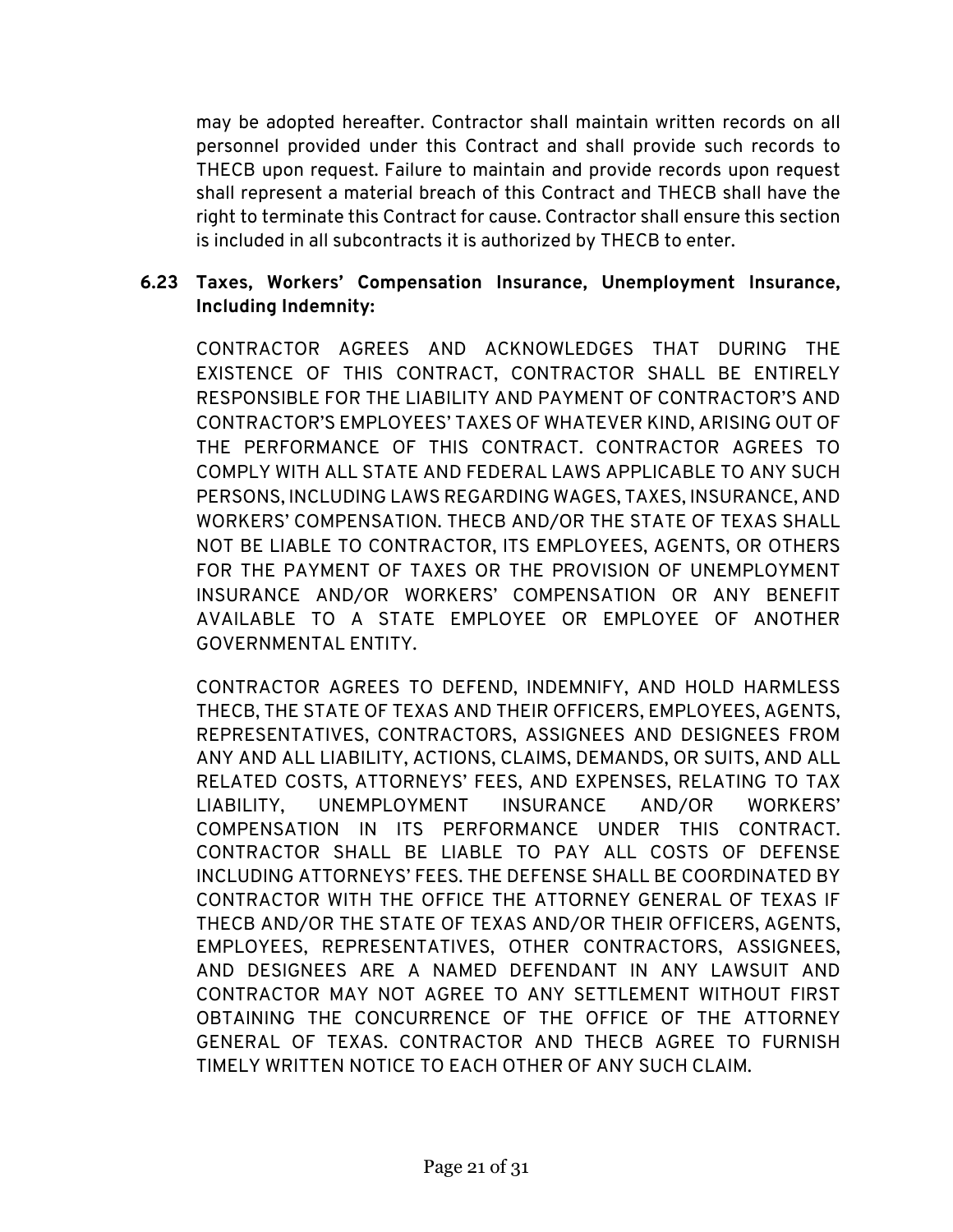# **6.24 Prohibition on Use of Funds for Lobbying**

Contractor represents and warrants that THECB's payments and Contractor's receipt of appropriated or other funds under this Contract are not prohibited by Texas Government Code §§ 556.005, 556.0055, or 556.008.

#### **6.25 Buy Texas**

In accordance with Texas Government Code § 2155.4441, Contractor agrees that during the performance of a contract for services it shall purchase products and materials produced in Texas when they are available at a price and time comparable to products and materials produced outside this state.

#### **6.26 Provision of Services**

Upon THECB's request for the remittance of any services for which THECB has made payment, Contractor shall immediately remit such services to THECB. Any failure to remit such services immediately shall be considered a material breach of this Contract.

#### **6.27 Force Majeure**

THECB may grant relief from performance of this Contract if Contractor is prevented from performance by an act of war, order of legal authority, act of God, or other unavoidable cause not attributable to the fault or negligence of Contractor. The burden of proof for the need of such relief shall rest upon Contractor. Contractor shall notify THECB in writing if it believes that a force majeure may have occurred and THECB shall, in its sole discretion, determine if force majeure has occurred.

#### **6.28 Notice**

#### **6.28.1** *Form of Notice*

All notices and other communications in connection with this Contract shall be in writing.

# **6.28.2** *Method of Notice*

All notices must be given by (a) personal delivery, (b) express courier (with confirmation), (c) registered or certified mail (return receipt requested), or (d) electronic mail to the Party at the address specified in this Contract, or to the address that a Party has notified to be that Party's address for the purposes of this section.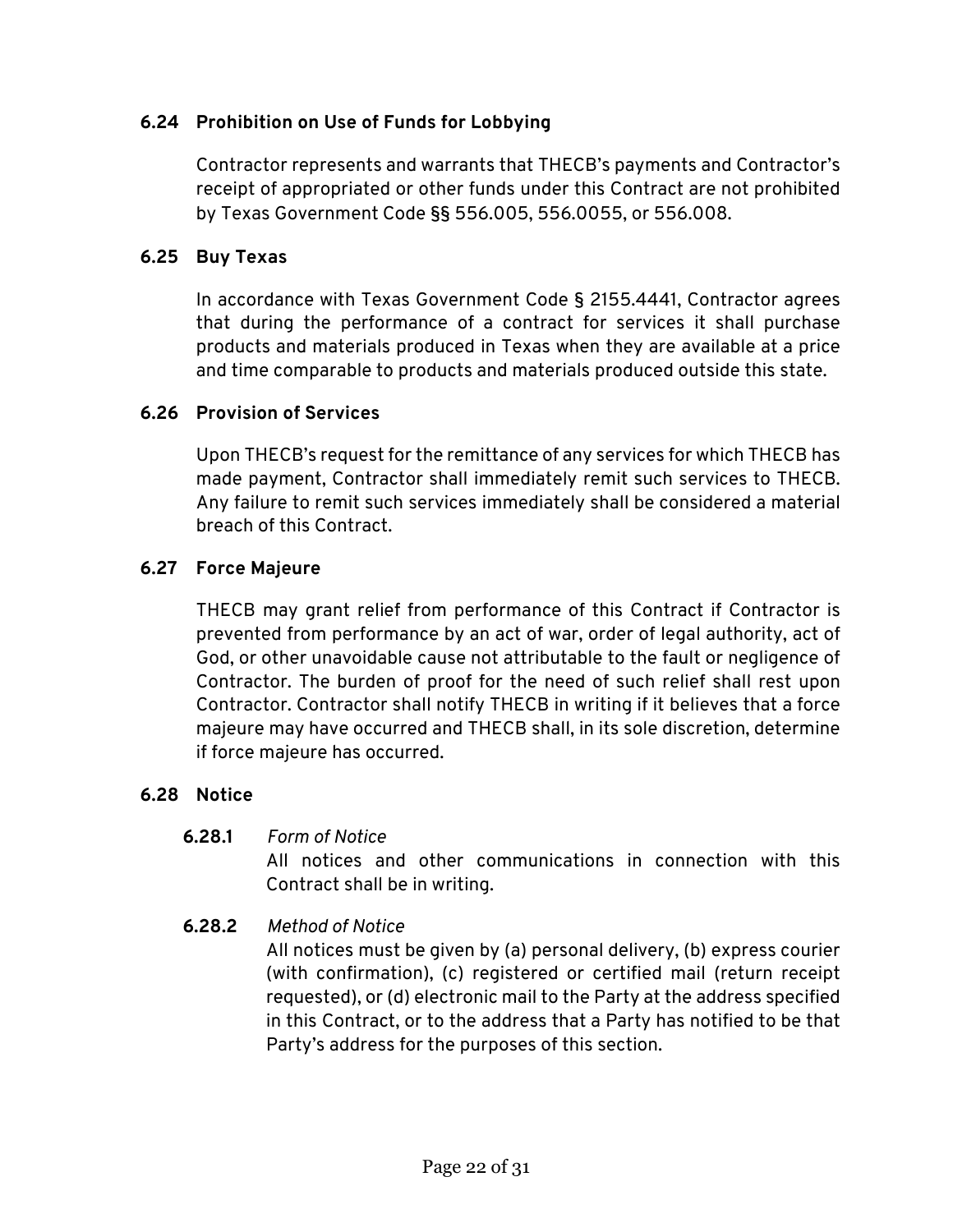# **6.28.3** *Receipt of Notice*

A notice in accordance with this Contract will be effective upon receipt by the Party to which it is given or, if mailed by registered or certified mail, upon the earlier of receipt or the third business day following mailing.

| THECB Notice Address         | Contractor's Notice Address  |
|------------------------------|------------------------------|
| Program Manager              | [Contracted Party]           |
| [Insert Contact Information] | [Insert Contact Information] |

# **6.29 False Statements; Breach of Representations**

Contractor represents and warrants that all statements and information prepared and submitted in this document are current, complete, true, and accurate. Submitting a false statement or material misrepresentations made during the performance of this Contract is a material breach of contract and may void this Contract.

# **6.30 Severability and Waiver**

The invalidity, illegality, or unenforceability of any provision of this Contract shall in no way affect the validity, legality, or enforceability of any other provisions.

Each and every right granted to the Parties hereunder or under any other document delivered hereunder or in connection herewith, or allowed them by law or equity, shall be cumulative and may be exercised from time to time. Failure by THECB or Contractor at any time to require strict performance of any contractual provision or obligation contained herein shall not constitute a waiver or diminish the rights of either Party thereafter to demand strict compliance. Neither THECB's review, approval, acceptance of, nor payment for any of the services provided in this Contract shall be construed to operate as a waiver of any rights under this Contract, or of any cause of action arising out of the performance of the services required by this Contract.

# **6.31 Boycotting Israel**

*(Only applicable to a contract that: (1) is with a company that has ten or more fulltime employees; and (2) has a value of \$100,000 or more that is to be paid wholly or partly from public funds of THECB.)*

Pursuant to Texas Government Code § 2271.002, Contractor certifies that it does not boycott Israel and will not boycott Israel during the Contract Term.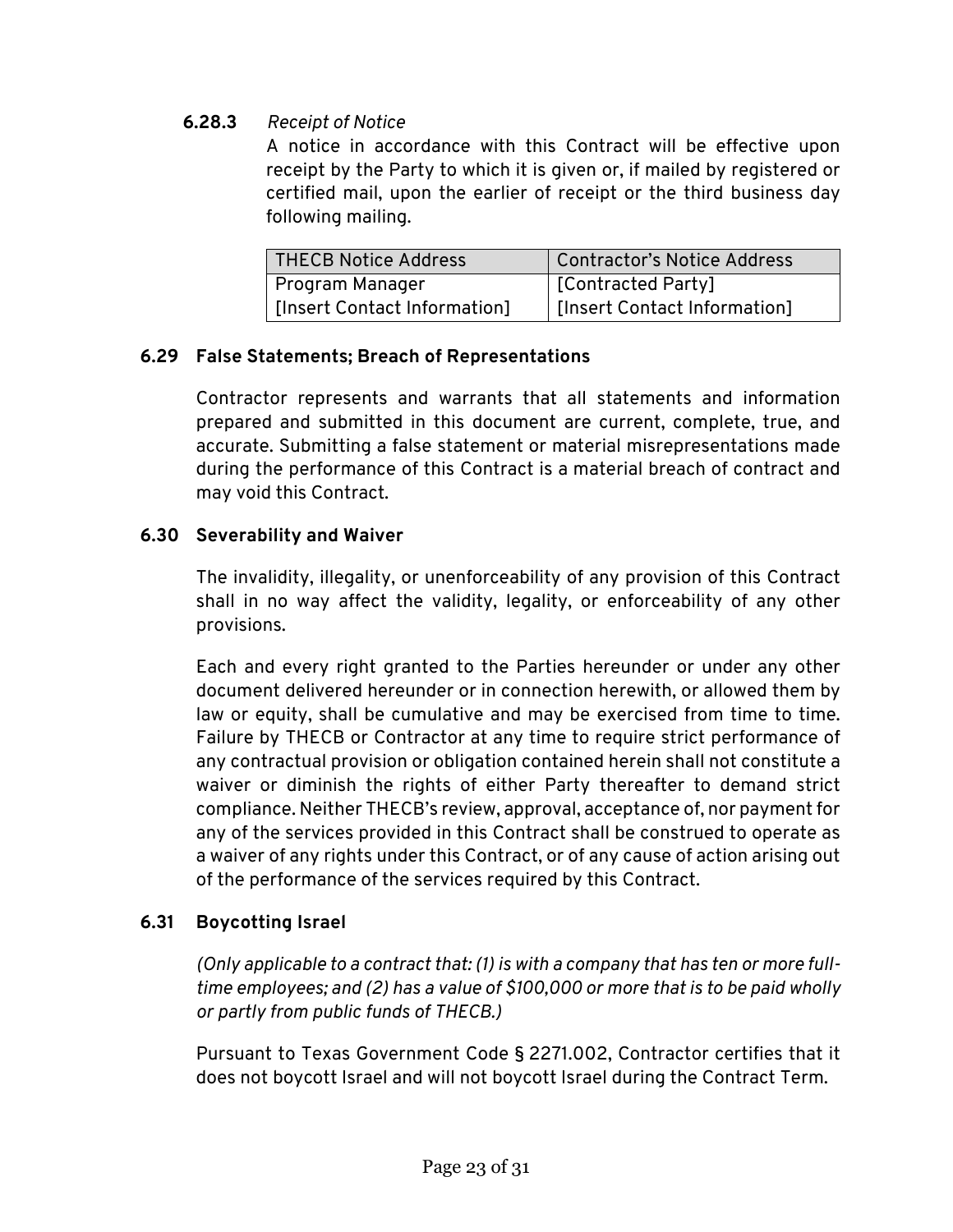# **6.32 Human Trafficking Prohibition**

"Under Section 2155.0061, Government Code, the vendor certifies that the individual or business entity named in this bid or contract is not ineligible to receive the specified contract and acknowledges that this contract may be terminated and payment withheld if this certification is inaccurate." Tex. Gov't Code § 2155.0061.

#### **6.33 Foreign Terrorist Organizations**

Contractor represents and warrants that it is not engaged in business with Iran, Sudan, or a foreign terrorist organization, as prohibited by Texas Government Code § 2252.152.

#### **6.34 System for Award Management**

THECB is federally mandated to adhere to the directions provided in the President's Executive Order 13224, Executive Order on Terrorist Financing – *Blocking Property and Prohibiting Transactions With Persons Who Commit, Threaten To Commit, or Support Terrorism*, and any subsequent changes made to it. Contractor certifies that Contractor is in compliance with the state of Texas statutes and rules relating to procurement and that Contractor is not listed on the federal government's terrorism watch list as described in Executive Order 13224. Entities ineligible for federal procurement are listed at [http://www.sam.gov.](http://www.sam.gov/)

#### **6.35 Notification of Contract**

*(Only applies to Employees of a Texas state agency or any public or private institution of higher education.)*

THECB will send notification to Contractor's employer if Contractor is otherwise employed outside of their contracted work with THECB.

#### **6.36 Insurance**

Contractor agrees to maintain insurance at its expense as required for the work being performed under this Contract. Such insurance will protect THECB from all claims for bodily injury, death, or property damage which may arise out of or result from the performance of Contractor's obligations under this Contract. Contractor represents and warrants that it will, within ten (10) business days of award of contract, provide THECB with current certificates of insurance or other proof acceptable to THECB of the following insurance coverage: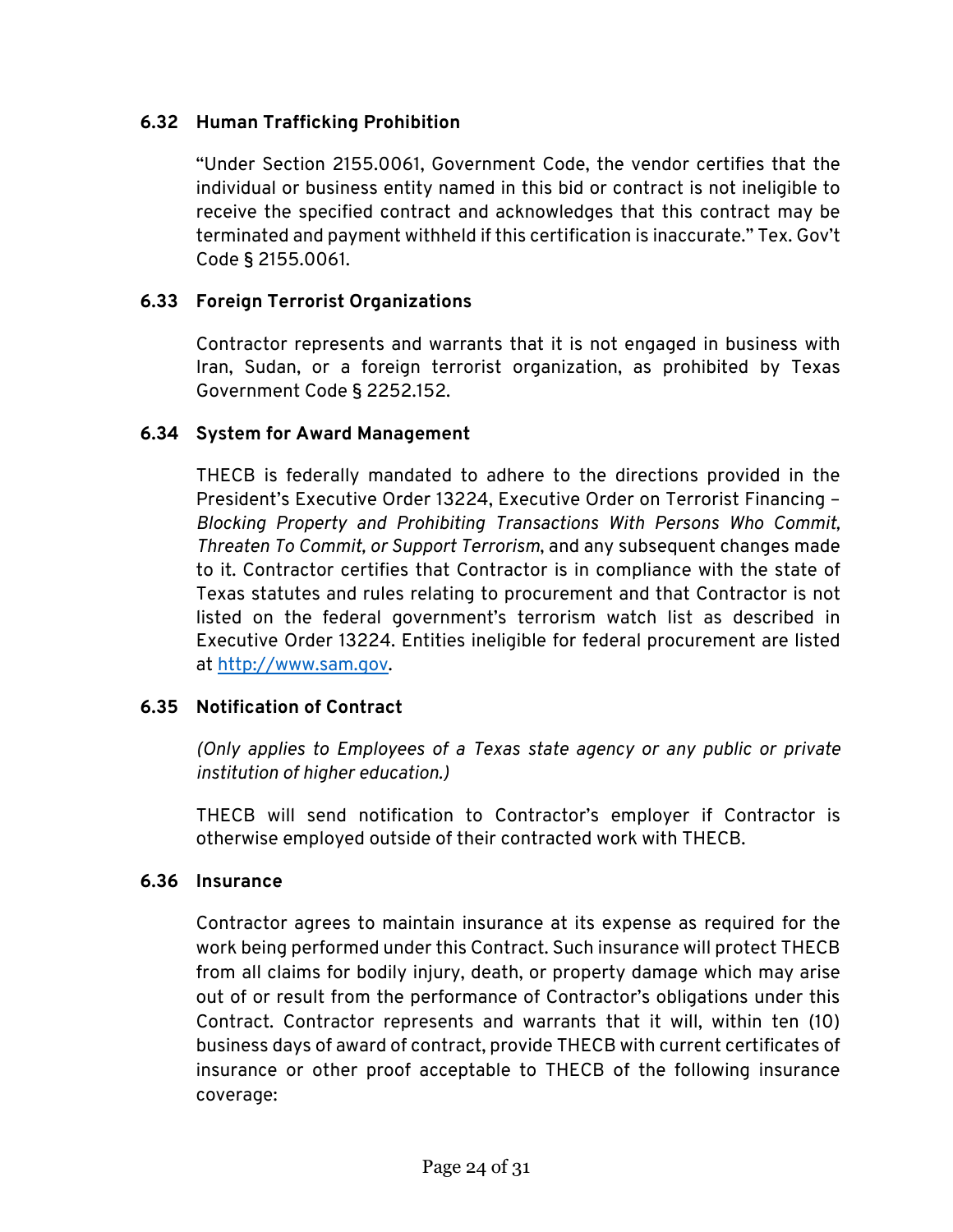Contractor must maintain workers' compensation insurance coverage in accordance with statutory limits.

| <b>Minimum Required Amounts of Insurance Coverage</b> |                                             |  |  |  |
|-------------------------------------------------------|---------------------------------------------|--|--|--|
| <b>Type of Insurance</b>                              | Each Occurrence/Aggregate                   |  |  |  |
| <b>Workers' Compensation</b>                          | <b>Statutory Limits</b>                     |  |  |  |
| <b>Employer's Liability</b>                           |                                             |  |  |  |
| Bodily Injury by Accident                             | \$1,000,000 Each Accident                   |  |  |  |
| Bodily Injury by Disease                              | \$1,000,000 Each Employee                   |  |  |  |
| Bodily Injury by Disease                              | \$1,000,000 Policy Limit                    |  |  |  |
| <b>Commercial General Liability</b>                   | Bodily Injury and Property Damage           |  |  |  |
| (Occurrence Based)                                    | \$1,000,000 Each Occurrence Limit           |  |  |  |
|                                                       | \$2,000,000 Aggregate Limit                 |  |  |  |
|                                                       | \$5,000 Medical Expense each person         |  |  |  |
|                                                       | \$2,000,000 Products/Completed              |  |  |  |
|                                                       | Operations Aggregate Limit                  |  |  |  |
|                                                       | \$1,000,000 Personal Injury and Advertising |  |  |  |
|                                                       | Liability                                   |  |  |  |
|                                                       | \$50,000 Damage to Premises Rented          |  |  |  |
| Automobile Liability                                  |                                             |  |  |  |
| All Owned, Hired and Non-                             | \$500,000 Combined Single Limit (for Each   |  |  |  |
| <b>Owned Vehicles</b>                                 | Accident)                                   |  |  |  |
| Umbrella/Excess Liability                             | \$1,000,000 Per Occurrence                  |  |  |  |

Note: The required insurance coverage must issue from a company or companies that have both: (a) a Financial Strength Rating of "A" or better from A.M. Best Company, Inc.; and (b) a Financial Size Category Class of "VII" or better from A.M. Best Company, Inc.

All insurance policies for required coverage must be issued by companies authorized to do business under Texas state laws and in a form satisfactory to THECB. All required insurance contracts must: (a) be written on a primary and non-contributory basis with any other insurance coverages Contractor currently has in place; and (b) include a Waiver of Subrogation Clause.

All certificates of insurance for required coverage other than workers' compensation and professional liability must name the state of Texas and its officers, directors, and employees as additional insureds.

Contractor shall: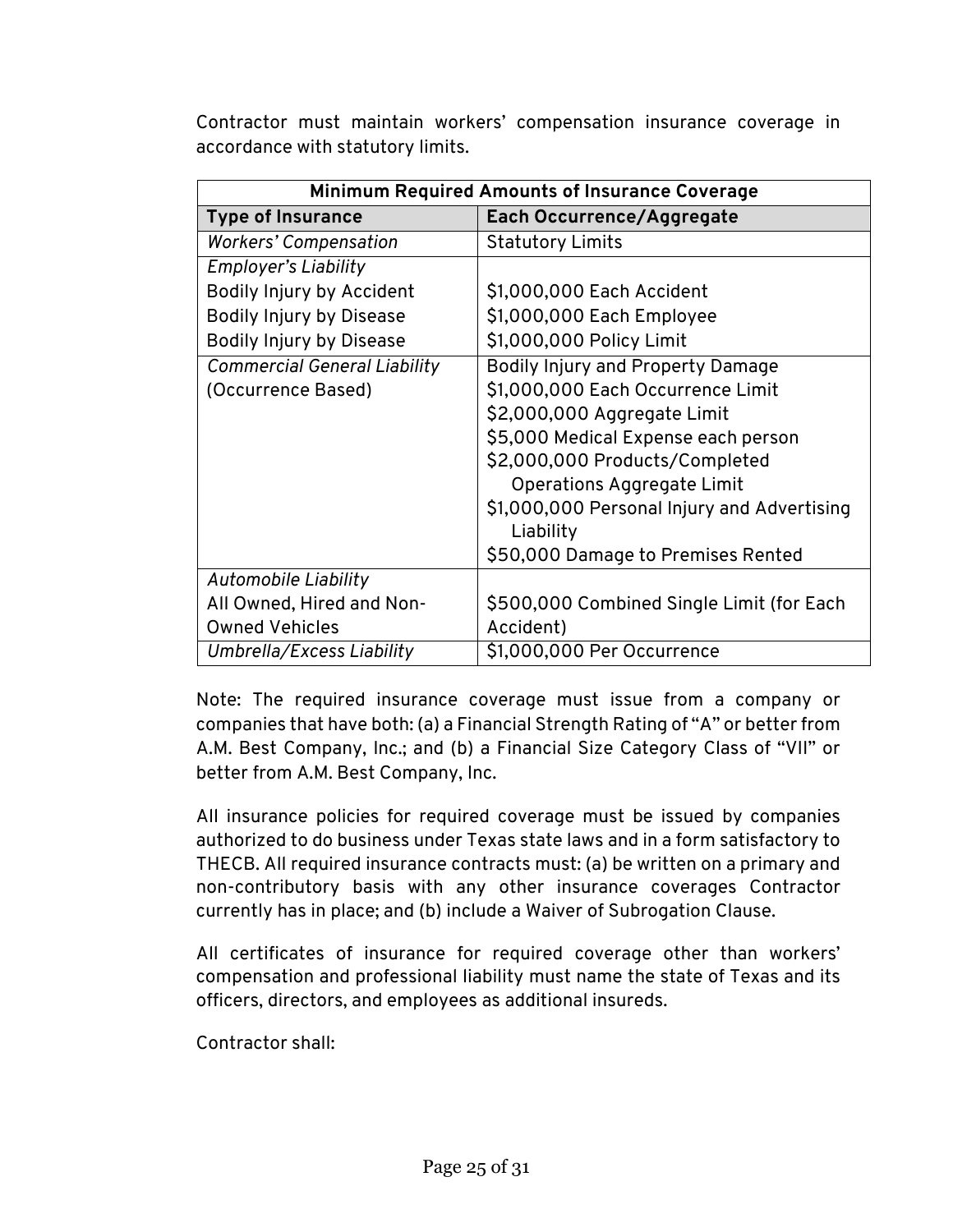- a) Provide written notice to THECB by e-mail at [Contracts@highered.texas.gov](mailto:Contracts@highered.texas.gov) and by U.S. First Class Mail to 1200 East Anderson Lane, Austin, Texas 78752 at least thirty (30) calendar days prior to any cancellation, non-renewal, or material change of a required policy;
- b) Ensure all insurance policies and certificates of insurance for required coverage are written to include all products, services, and locations related to Contractor's performance under this Contract; and
- c) Deliver to THECB by e-mail at [Contracts@highered.texas.gov](mailto:Contracts@highered.texas.gov) and by U.S. First Class Mail to 1200 East Anderson Lane, Austin, Texas 78752 all renewal policies at least ten (10) calendar days prior to any expiration of a required policy. All renewal policies and corresponding certificates of insurance must meet all terms set forth in this Contract.

Contractor must ensure that all provisions of this Contract concerning liability, duty, and standard of care, together with the indemnification provision, are underwritten by contractual liability coverage sufficient to include such Contractor's obligations under this Contract.

# **6.37 Key Personnel**

Contractor shall assign only qualified personnel to this Contract. Contractor, in its reasonable discretion, reserves the right to substitute appropriate key personnel to accomplish its duties so long as the substituted personnel are equally qualified to accomplish the required services. Contractor shall provide THECB written notice and obtain written approval from THECB prior to any change in key personnel involved in providing services under this Contract. Subcontractors providing services under this Contract shall meet the same requirements and level of experience as required of Contractor (*see* section 6.5 "Assignment" and section 6.6 "Delegation or Subcontracting" for additional conditions regarding subcontracts). No subcontract under this Contract shall relieve Contractor of responsibility for ensuring the required services are provided. THECB, in its sole discretion, may require Contractor to remove any employee, contractor, subcontractor, or vendor of the Contractor from providing work or services under this Contract. Contractor shall replace such removed personnel expeditiously so that its services are performed on a timely basis.

# **6.38 Debts and Delinquencies to the State**

Contractor agrees that any payments due under this Contract shall be applied towards any debt or delinquency that is owed to the state of Texas.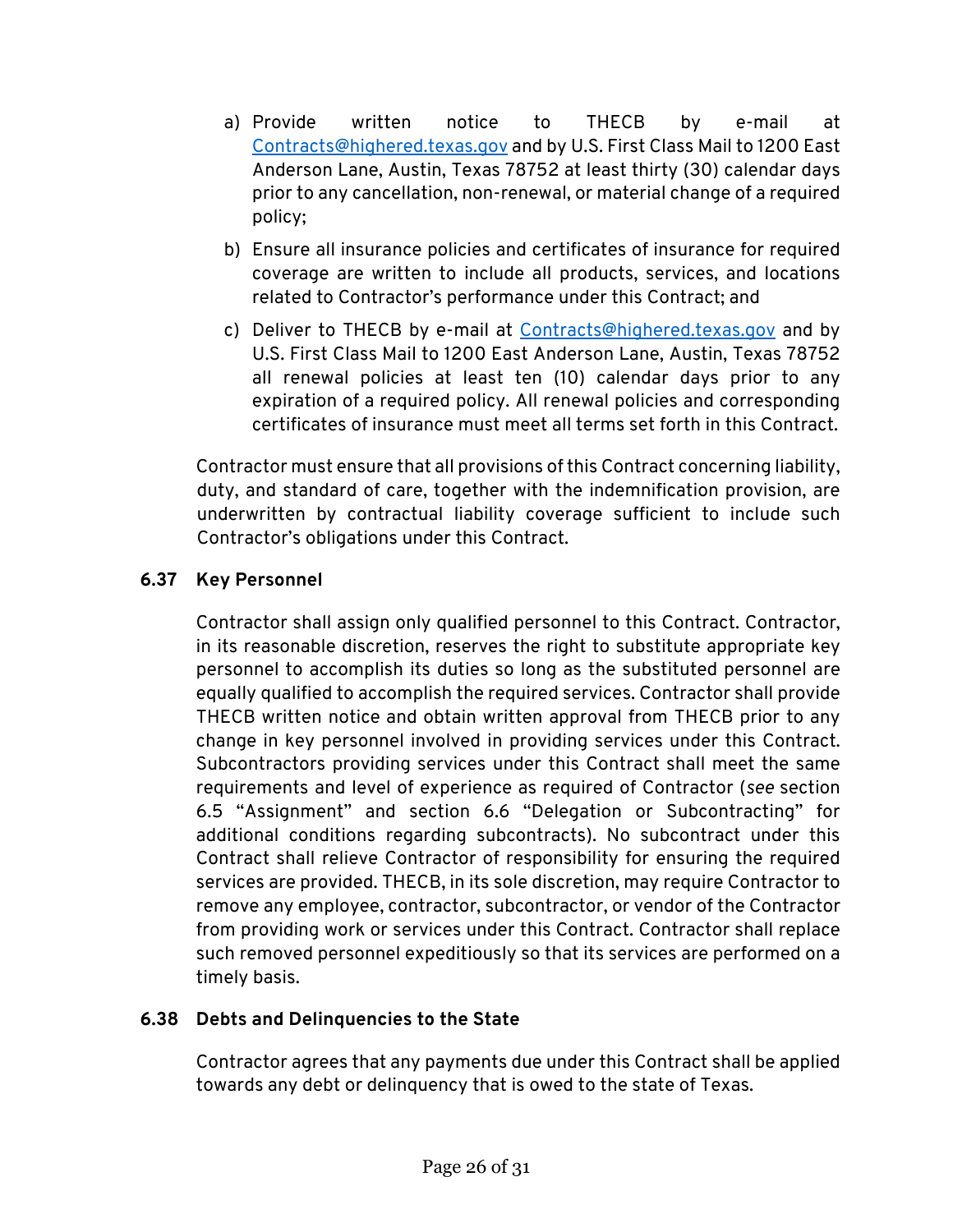### **6.39 Deceptive Trade Practices; Unfair Business Practices**

Contractor represents and warrants that it has not been the subject of allegations of Deceptive Trade Practices violations under Texas Business and Commerce Code §§ 17.01-.955, or allegations of any unfair business practice, in any administrative hearing or court suit, and further, that if it has been the subject of either or both such allegations, that Contractor has not been found to be liable for any such practices in such proceedings. Contractor certifies that it has no officers who have served as officers of other entities which have been the subject of allegations of Deceptive Trade Practices Act conduct, violations thereof, or allegations of any unfair business practices, in an administrative hearing or court suit and further, that if such officers have been the subject of either or both such allegations, that such officers have not been found to be liable for any such practices in such proceedings.

#### **6.40 Suspension and Debarment**

Contractor certifies that it and its principals are not suspended or debarred from doing business with the state or federal government as listed on the Debarred Vendor List maintained by the Texas Comptroller of Public Accounts and the System for Award Management (SAM) maintained by the General Services Administration.

# **6.41 Excluded Parties**

Contractor certifies that it is not listed on the prohibited vendors list authorized by Executive Order No. 13224, *Blocking Property and Prohibiting Transactions With Persons Who Commit, Threaten To Commit, or Support Terrorism*, published by the United States Department of the Treasury, Office of Foreign Assets Control.

# **6.42 E-Verify: U.S. Department of Homeland Security's E-Verify System**

By entering into this Contract, Contractor certifies that it utilizes and will continue to utilize, for the Contract Term, the U.S. Department of Homeland Security's E-Verify system to determine the eligibility of all persons: (a) employed to perform duties within Texas, during the Contract Term; and (b) (including subcontractors) assigned by Contractor to perform work pursuant to this Contract, within the United States of America.

Upon THECB's request, Contractor shall provide an electronic or hardcopy screenshot of the confirmation or tentative non-confirmation screen containing the E-Verify case verification number for attachment to the Form I-9 for the three most recent hires that match the criteria above, by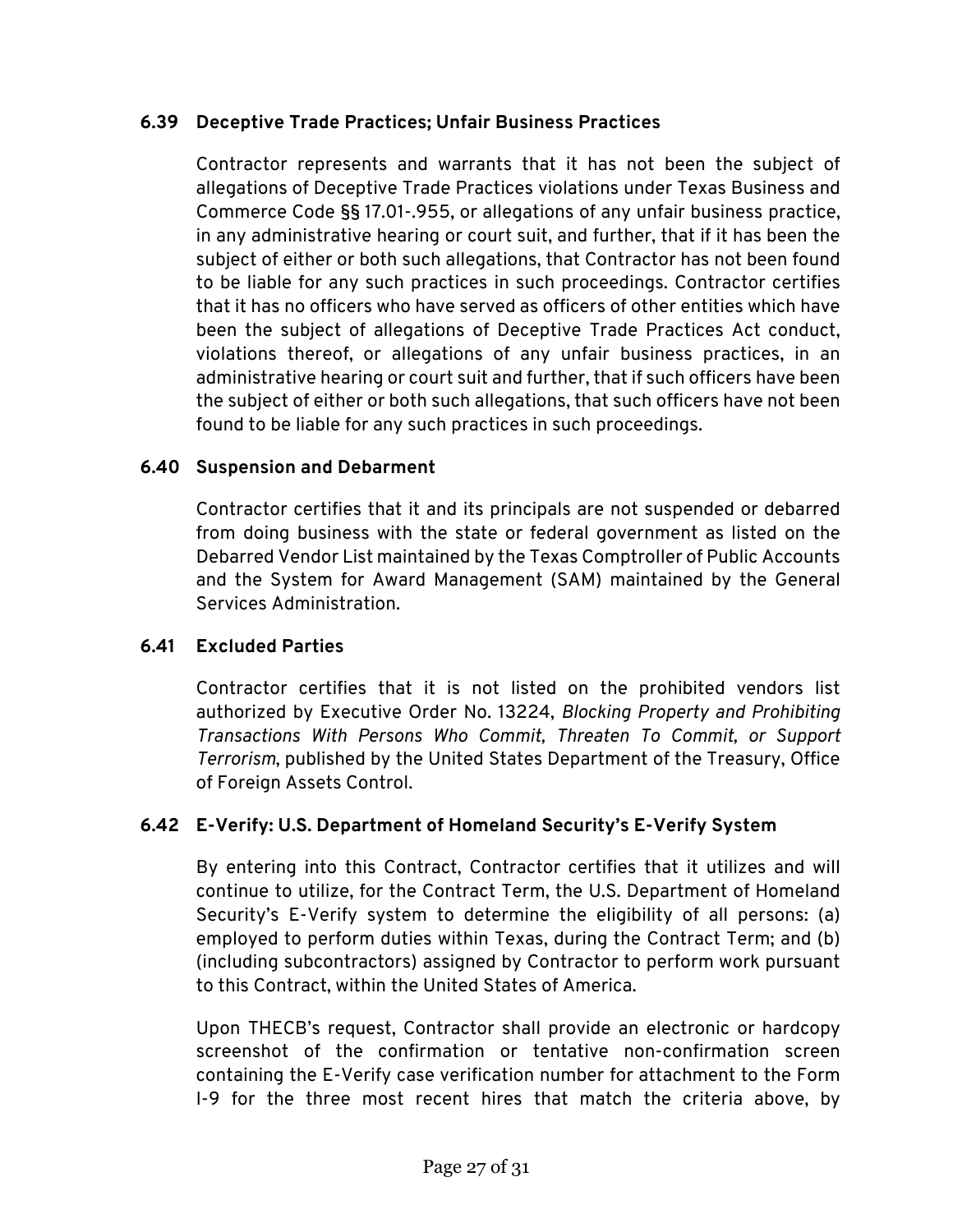Contractor, and Contractor's subcontractors, as proof that this provision is being followed.

If this certification is falsely made, this Contract may be immediately terminated, at THECB's or the state of Texas's discretion and at no fault to THECB or the state, without prior notification. Contractor shall also be responsible for the costs of any re-solicitation that THECB or the state of Texas must undertake to replace the terminated Contract.

# **6.43 Drug-Free Workplace**

Contractor represents and warrants that it shall comply with the applicable provisions of the Drug-Free Workplace Act of 1988 (41 U.S.C. §§ 701, et seq.) and maintain a drug-free work environment.

#### **6.44 No Commissions**

THECB shall not pay any commissions to Contractor under this Contract.

#### **6.45 Contacts**

Unless otherwise agreed to in writing by the Parties, primary contacts for routine communications related to the performance of services under this Contract are as follows:

| THECB Staff                  | Contractor Staff             |
|------------------------------|------------------------------|
| [Insert Contact Information] | [Insert Contact Information] |

# **6.46 Applicable Taxes**

This Contract shall not be construed so as to supersede the laws of the United States or the state of Texas that accord the state of Texas, THECB, and all departments, agencies, and instrumentalities of the state of Texas exemptions from payment of all taxes of whatever kind. More specifically, to the extent permitted by applicable law, THECB shall not directly or indirectly be liable for taxes of any kind. Contractor represents and warrants that it shall pay all taxes or similar amounts resulting from this Contract, including, but not limited to, any federal, state, or local income, sales, or excise taxes of Contractor or its employees. To the extent permitted by applicable law, THECB shall provide all applicable tax exemption certificates upon Contractor's request.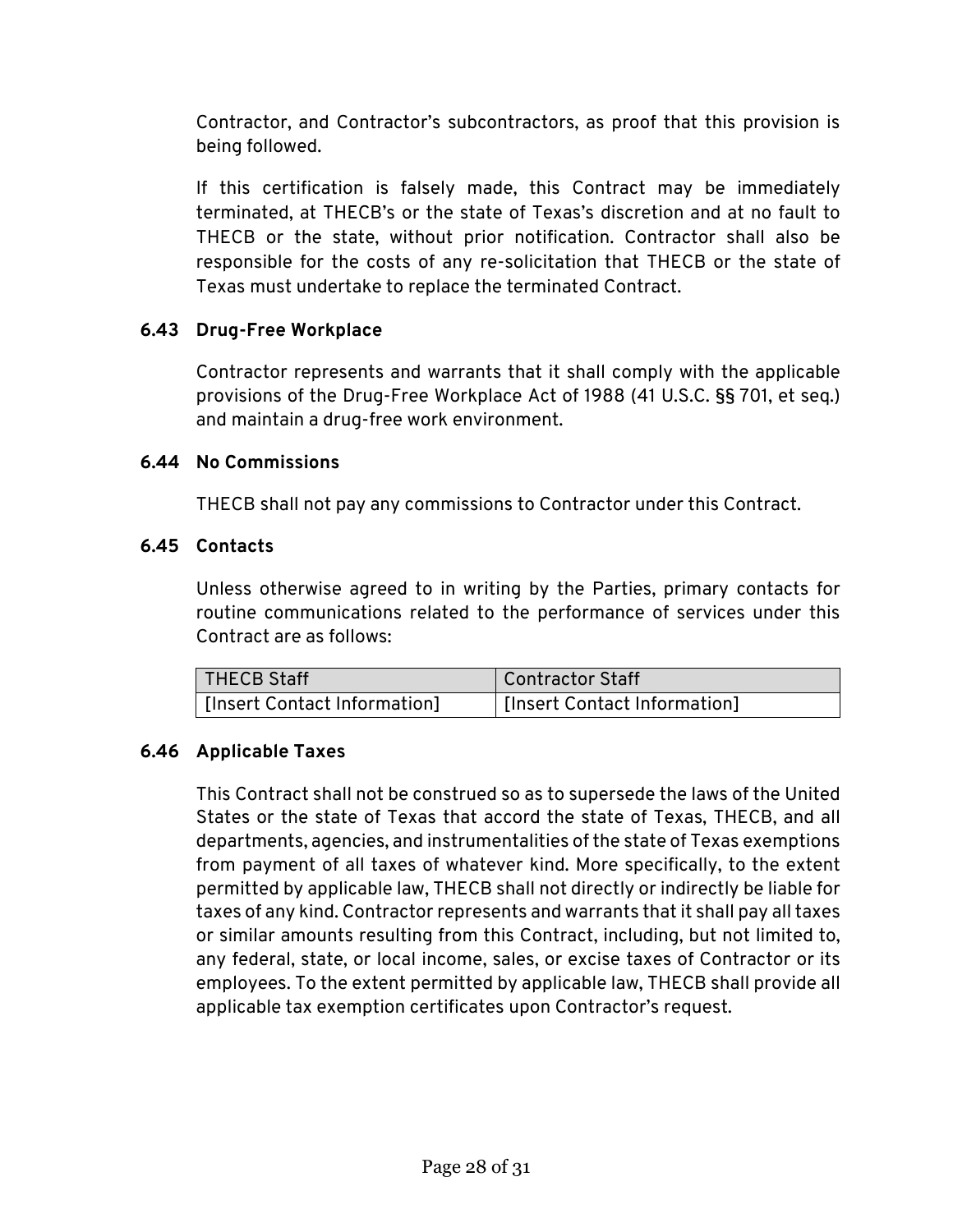# **6.47 Electronic and Information Resources Accessibility Standards:**

State agencies and institutions of higher education shall procure products which comply with the state of Texas accessibility requirements for electronic and information resources, specified in Title 1 Texas Administrative Code, Part 10, Chapter 213, when such products are available in the commercial marketplace or when such products are developed in response to a procurement solicitation.

Contractor shall provide the Texas Department of Information Resources (DIR) with the Uniform Resource Locator (URL) to its Voluntary Product Accessibility Template (VPAT) for reviewing compliance with Texas state accessibility requirements (based on the federal standards established under Section 508 of the Rehabilitation Act), or indicate that the product/service accessibility information is available from the General Services Administration "Buy Accessible Wizard" [\(http://www.buyaccessible.gov\)](http://www.buyaccessible.gov/). Contractors not listed with the Buy Accessible Wizard or supplying a URL to their VPAT must provide DIR with a report that addresses the same accessibility criteria in substantively the same format. Additional information regarding the Buy Accessible Wizard or obtaining a copy of the VPAT is located at [http://www.section508.gov/.](http://www.section508.gov/) 

# **6.48 Smoking Policy**

THECB has a policy of being a smoke-free agency. The policy reflects THECB's commitment to providing a healthy environment for all THECB employees and visitors. This policy prohibits smoking within any state building. Contractor, by acceptance of this Contract, agrees to abide by this policy when on THECB's property.

#### **6.49 Substitutions**

Substitutions are not permitted without THECB's written approval.

# **6.50 Contracting Information Responsibilities**

# *(Applicable for Contracts \$1 Million and Above)*

Contractor represents and warrants that it will comply with the requirements of Texas Government Code § 552.372(a). Except as provided by Texas Government Code § 552.374(c), the requirements of Texas Government Code §§ 552.371-.376 may apply to this Contract and Contractor agrees that this Contract can be terminated if Contractor knowingly or intentionally fails to comply with a requirement of that subchapter.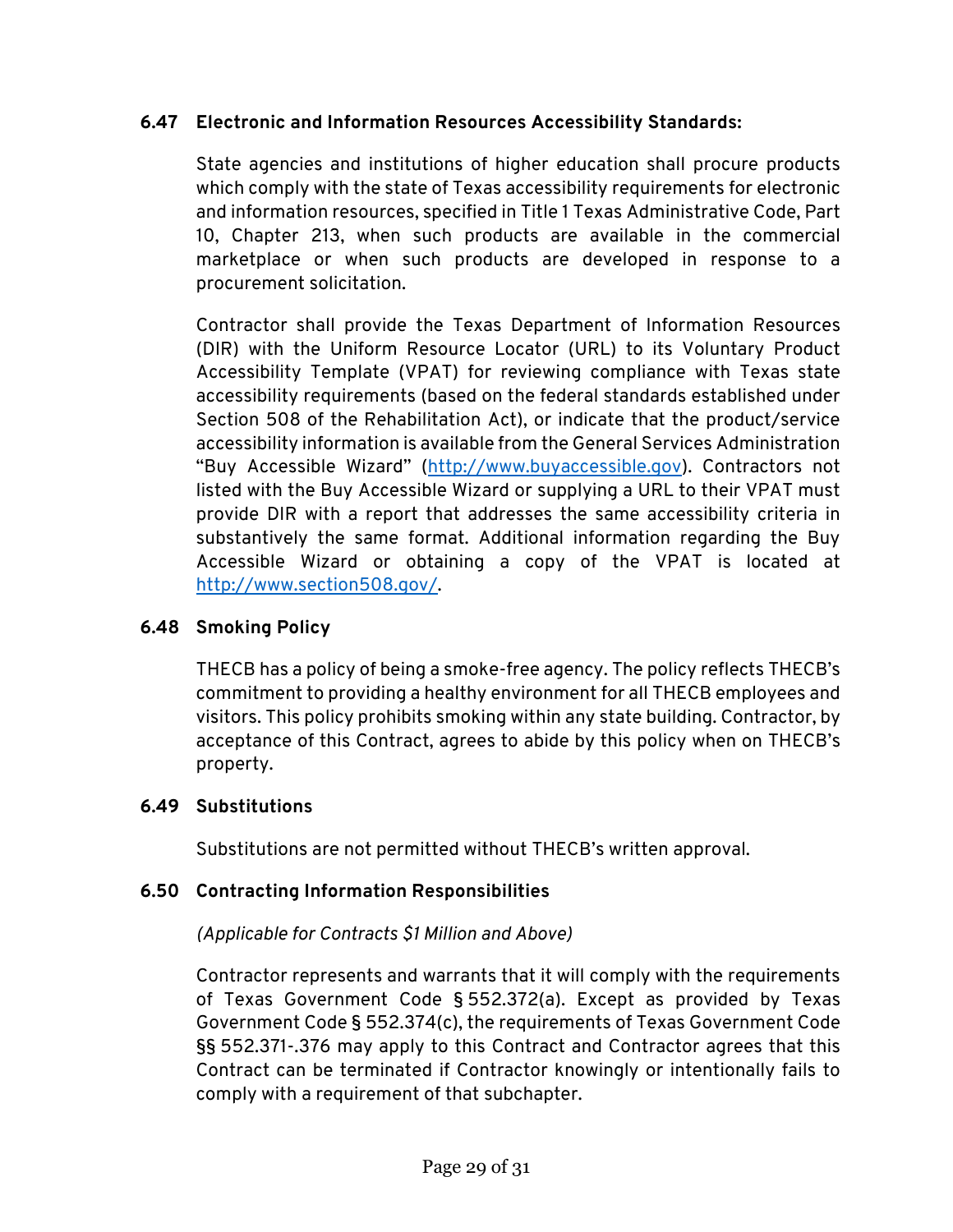### **6.51 Cybersecurity Training**

Contractor represents and warrants that it will comply with the requirements of Texas Government Code § 2054.5192 relating to cybersecurity training and required verification of completion of the training program.

#### **6.52 Disaster Recovery Plan**

Contractor shall provide THECB the descriptions of its business continuity and disaster recovery plans. 13 Tex. Admin. Code § 6.94(a)(9).

#### **6.53 Entire Contract and Order of Precedence**

This Contract consists of the following documents: the final executed Contract (including any exhibits and amendments), THECB's Solicitation, and Contractor's response to the Solicitation.

In the event of conflicts, contradictions, or inconsistencies between or among these documents, such conflicts, contradictions, or inconsistencies shall be resolved by reference to the documents in the following order of precedence:

- (1) Any duly executed amendments to the final executed contract;
- (2) The final executed contract, including its exhibits;
- (3) THECB's Solicitation; and
- (4) Contractor's response to the Solicitation.

This Contract (including any exhibits and amendments) contains the final, complete, and exclusive understanding of the Parties, and supersedes all prior contemporaneous, oral, or written understandings, representations, and negotiations between Parties relating to the subject matter of this Contract. The Parties further agree that this Contract may not in any way be explained or supplemented by a prior or existing course of dealings between the Parties, by usage of trade or custom, or by any prior performance between the Parties pursuant to this Contract or otherwise.

# **Section 7. Signatures**

This Contract constitutes the entire agreement and understanding between the Parties with regard to its subject matter and supersedes and merges all prior discussions,